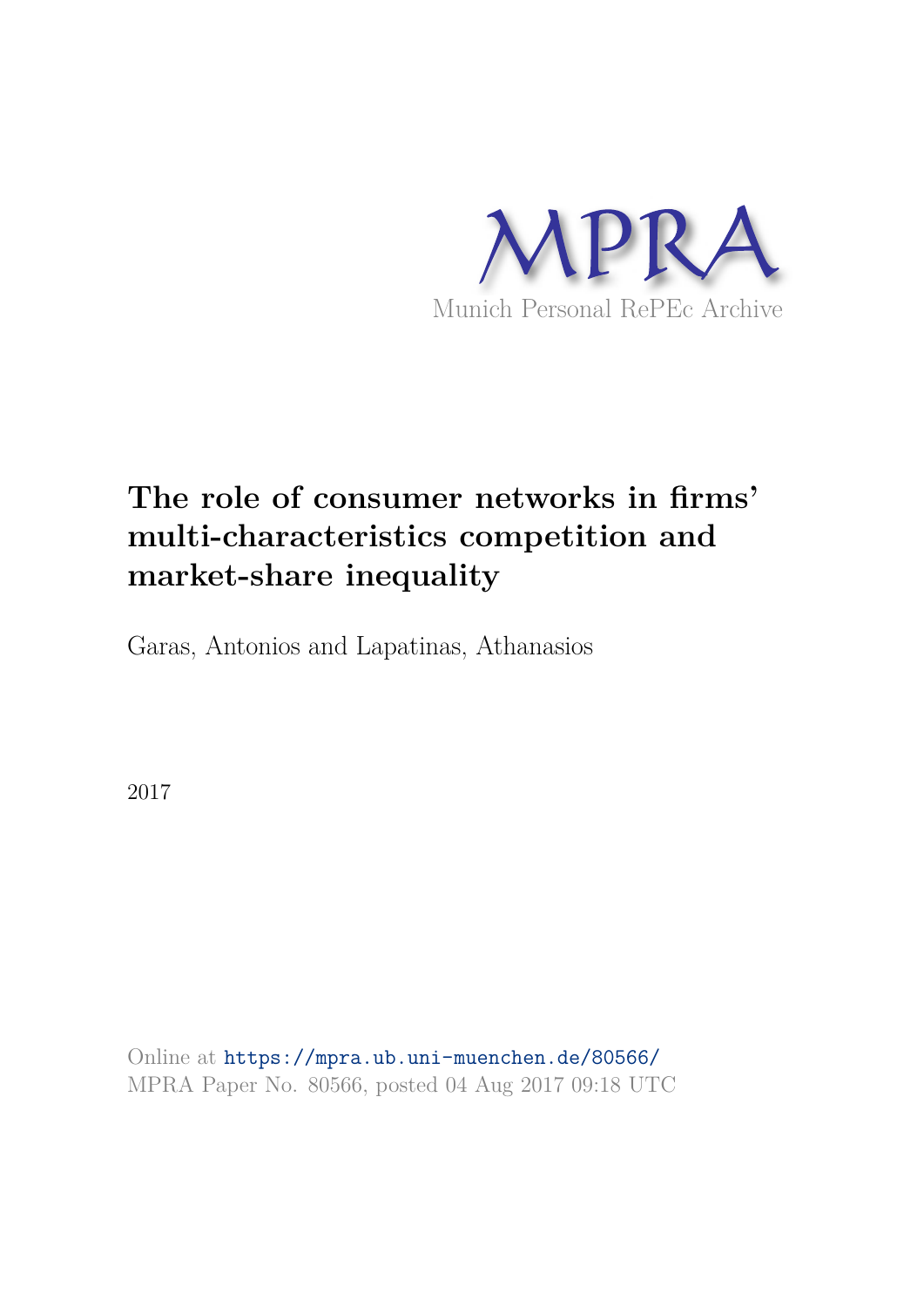# The role of consumer networks in firms' multicharacteristics competition and market share inequality

# Antonios Garas<sup>a</sup>

<sup>a</sup> Chair of Systems Design ETH Zurich, WEV G 202.1 Weinbergstrasse 56/58, CH-*8092 Zürich; [agaras@ethz.ch;](mailto:agaras@ethz.ch)*

Athanasios Lapatinas<sup>1, b, c</sup>

b *European Commission, DG Joint Research Centre, Unit I.1. Modelling, Indicators and Impact Evaluation, Competence Centre on Microeconomic Evaluation, Via E. Fermi 2749, TP 361, Ispra (VA), I-21027, Italy; [athanasios.lapatinas@ec.europa.eu](mailto:athanasios.lapatinas@ec.europa.eu)*

*<sup>c</sup>Department of Economics, University of Ioannina, Greece; [alapatin@cc.uoi.gr](mailto:alapatin@cc.uoi.gr)*

#### **Abstract**

We develop a location analysis spatial model of firms' competition in multicharacteristics space, where consumers' opinions about the firms' products are distributed on multilayered networks. Firms do not compete on price but only on location upon the products' multi-characteristics space, and they aim to attract the maximum number of consumers. Boundedly rational consumers have distinct ideal points/tastes over the possible available firm locations but, crucially, they are affected by the opinions of their neighbors. Proposing a dynamic agent-based analysis on firms' location choice we characterize multi-dimensional product differentiation competition as adaptive learning by firms' managers and we argue that such a complex systems approach advances the analysis in alternative ways, beyond gametheoretic calculations.

*Keywords:* location choice, networks, multi-characteristics space, consumer behavior, decision heuristics, agent-based model, political competition

*JEL Classification:* C63, C65, L14, R39, D72

 1 Corresponding author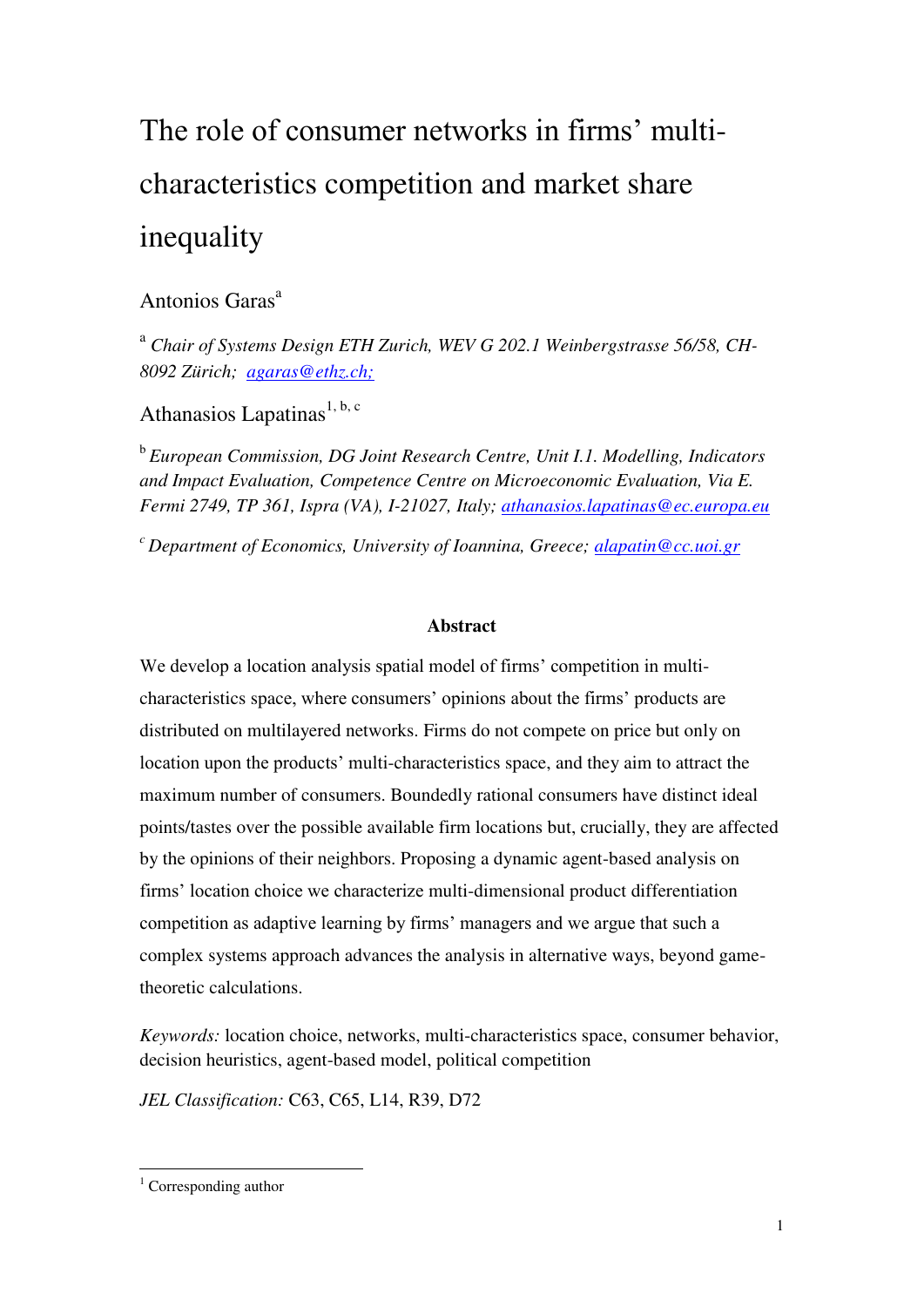# **1. Introduction**

Product characteristics are typically considered as given when economists study firms' strategies and behaviour. But firms in industries with product differentiation actually choose the features of their products based on consumers' preferences. The role and effects of the demand side in product differentiation processes have been neglected by the relevant literature (Coombs et al., 2001; Mueller et al., 2015) and only recently have started to receive attention (Andersen, 2007). The importance of consumer behaviour in shaping markets' properties is oversighted and in most cases the simplistic perspective of perfect rational homogeneous agents is implicitly adopted in the literature (Valente, 2012). Among the works highlighting the relevance of demand for the emergence of new products, Witt (2001), Saviotti (2001), Malerba et al. (2007), Windrum et al. (2009), Nelson and Consoli (2010), Valente (2012), Markey-Towler and Foster (2013), Mueller et al. (2015), Markey-Towler (2016) and Schlaile et al. (2017) can be included. However, no attention has been paid to advancing a generalized evolutionary model of demand for the effect of consumers' social networks on their consumption decisions and, in turn, on firms' process of developing new characteristics for their products.

The aim of this paper is to address this gap in the literature by suggesting a way to understand the relevance of consumers' social networks in shaping demand behaviour in such markets, which in turn frame the process of product-embodied innovations. We do so using complex networks, which mathematically are described by graph objects. We develop a stylized computational model to examine the issue of product differentiation in a multi-dimensional space with consumers' choices emerging from consumers' opinion-based multilayered networks. The model that we propose is designed to analyze and illustrate potential effects of consumers' heterogeneity, particularly regarding their preferences, their bounded rationality and the role of their social networks on the development of new product characteristics. We ask two questions: First, how consumers' social networks affect their decisions on which products to buy and how this decision leads to market-share inequality at the firm level? Second, how firms respond to these decisions by developing new characteristics for their products defined over a multidimensional characteristic space?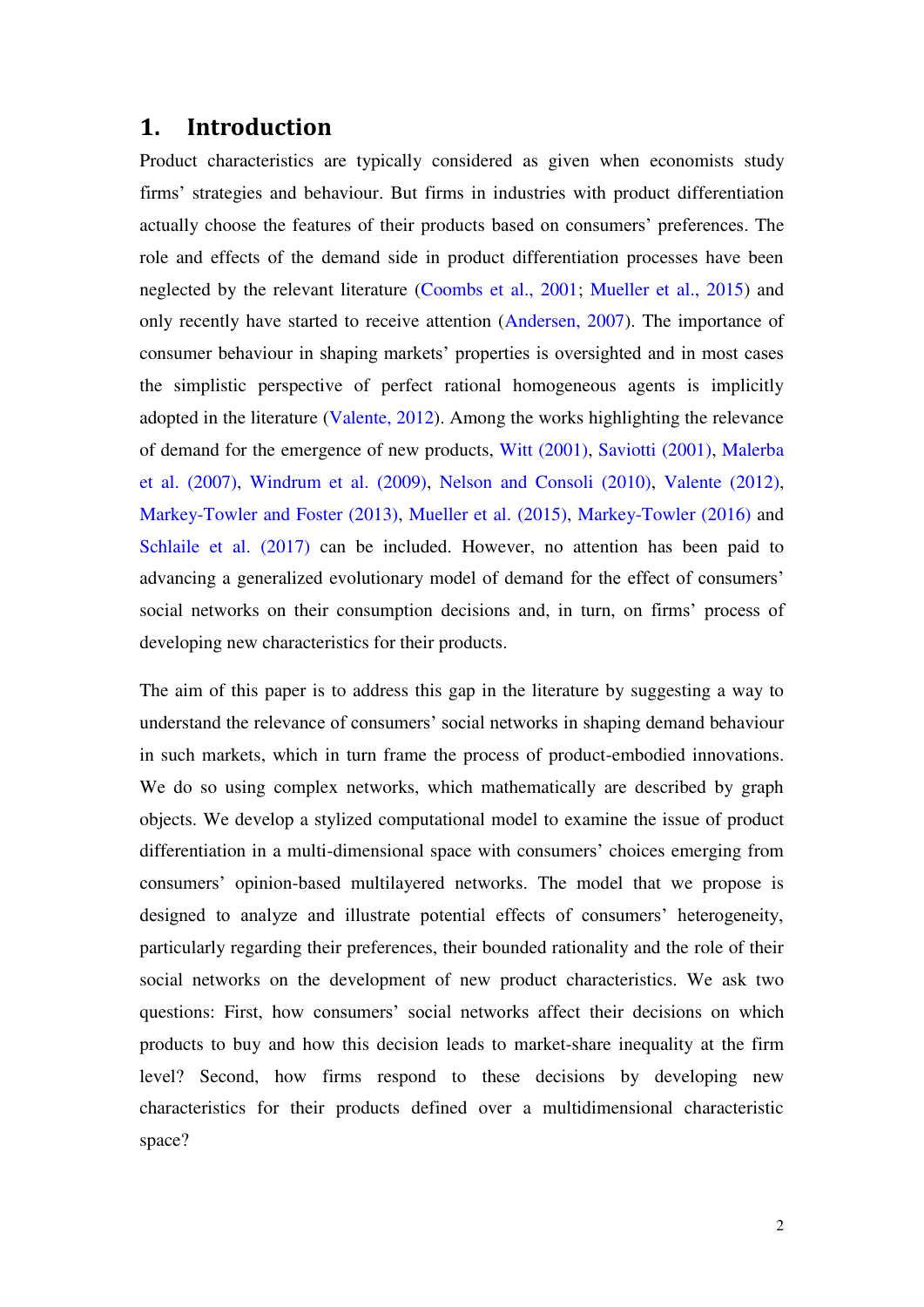Assuming that bounded rational consumers with heterogeneous preferences can have an active role in the product-embodied innovation process, and studying the influence of a change in their purchasing opinion over time due to their participation on social networks calls for new modelling approaches, namely complex systems analysis and agent-based simulation techniques (Pyka and Grebel, 2006; Pyka and Fagiolo, 2007; Gilbert, 2008; Farmer and Foley, 2009; Tubaro, 2011; Schlaile et al., 2017; Muller, 2017). Agent-based simulation approaches focus on the rules and elements that constitute a system and the interactions of the players/agents within the system and have gained increasing momentum in many scientific disciplines (Schlaile et al., 2017; Mueller and Pyka, 2017; Vermeulen and Pyka, 2016; Namatame and Chen, 2016; Hamill and Gilbert, 2016; Boero et al., 2015; Wilensky and Rand, 2015; de Marchi and Page, 2014; Kiesling et al., 2012). In our case, through agent-based simulation we are able to account for the economic agents' heterogeneity and the related implications of their interactions by representing the economic system in a more realistic fashion overcoming the simplistic models limited to representative agents (Bonabeau, 2002; Macal and North, 2005, 2006, 2010, 2014; Page, 2011; Schalaile et al., 2017).

The agent-based simulation model described in this paper is based on the works by Laver, (2005), Laver and Sergenti (2011), Valente (2012), Markey-Towler and Foster (2013), Halu et al. (2013), Mueller et al. (2015), Schlaile et al. (2017), Muller (2017) and represents a first attempt to address the issue of neglected consumers' social networks in the process of developing new products. In particular, we focus on the effects of heterogeneous and boundedly rational consumers' social networks on firms' multi-dimensional product differentiation competition.<sup>2</sup> Our model captures only parts of the consumers' demand-side, namely 'consumption as voting' (Dickinson and Carsly, 2005; Shaw et al., 2006; Moraes et al., 2011) whereby consumers choose which firms/suppliers and new products/services to support.<sup>3</sup> In this sense, our model could also apply to political competition, as studied by Downs (1957) and many others after him. More specifically, it could be perfectly placed within the scope of

<sup>&</sup>lt;sup>2</sup> Illuminative for the reader might be the work by Markey-Towler  $(2016)$  who develops a very interesting general theoretical model of market dynamics in the field of evolutionary economics that elaborates the process of firms' competition for market-share on the basis of both prices and product characteristics.

<sup>&</sup>lt;sup>3</sup> See also Schlaile et al. (2016) and Schlaile et al. (2017) for a thorough discussion on possible ways/domains that consumers take an active role in the process of developing new product characteristics.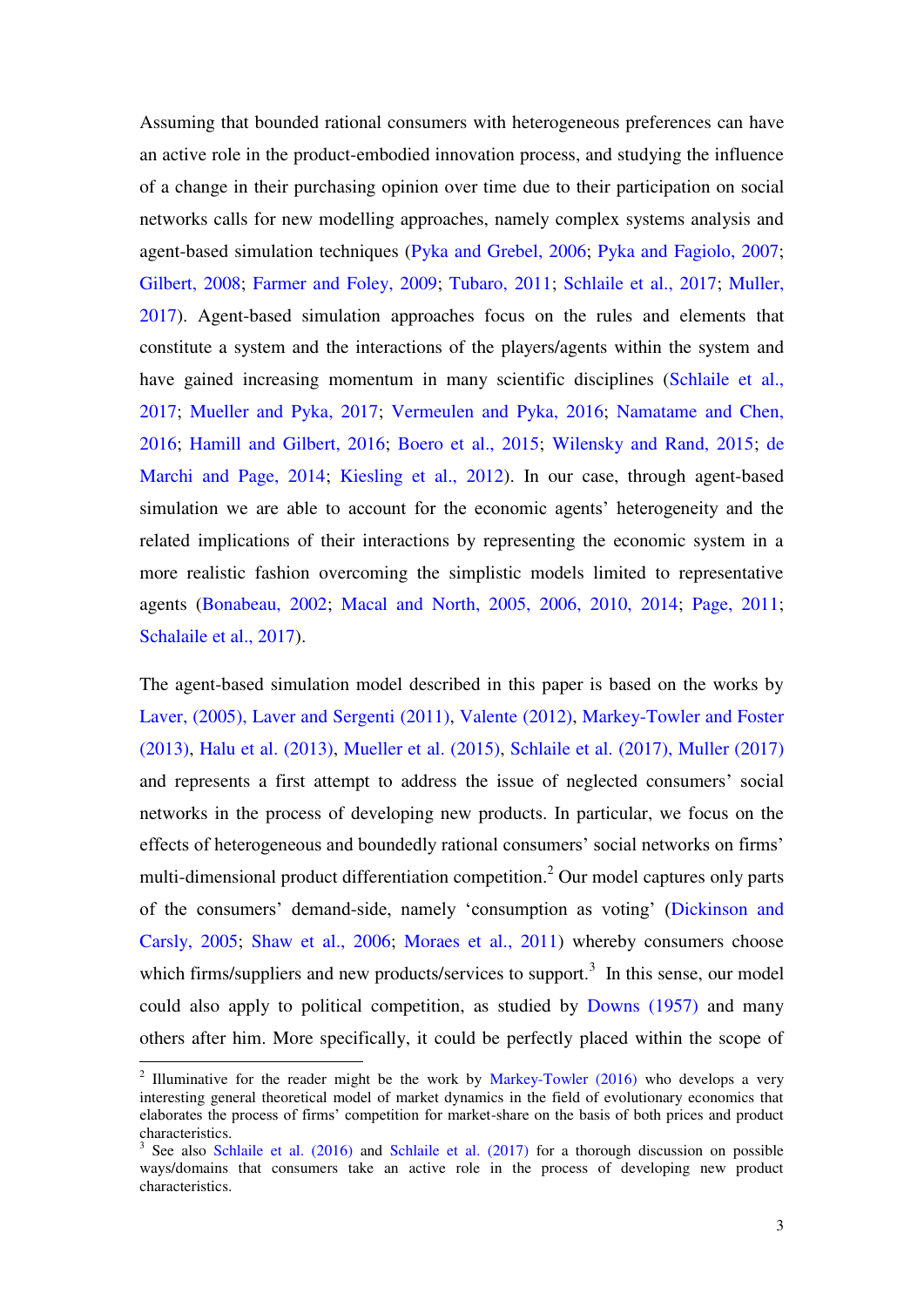agent-based models described in Laver and Sergenti (2011). However, in this work we will stick to the firm affairs' language.

In more detail, what we propose here is a multi-dimensional agent-based model of firms' locational choice in the product-characteristics space that describes a finite number of firms competing for customers. $4$  This model is inspired by the New Consumer Theory literature dealing with the non-price aspects of consumer behaviour (Lancaster, 1966, 1971, 1975, 1979; Ironmonger, 1972; Ratchford, 1975; Earl, 1983, 1986) and has its roots in the behavioral economics literature having to do with boundedly rational consumers making decisions under the presence of multiple attributes (Selten, 1998). From consumers' perspective, we begin with a very basic idea. Consumers' decision on purchases cannot be different from most other decisions people make in their daily lives, in the sense that some process for acquiring information and evaluating it is necessary. The model also allows for heterogeneity of demand based on heterogeneous consumers having individual preferences for the particular characteristics of the products, like the colour, the size, the brand, the shape, their functionality etc.: consumers have preferences that place them on their ideal points in a multi-characteristics space.<sup>5</sup> For every firm we model the network of consumers' opinions about its product (i.e. for every firm there is a corresponding opinion network describing consumers' opinion about the firm's product: the nodes represent the consumers and a link between two nodes represents their exchange of opinion about the corresponding firm's product), on which (opinion network) a contagion dynamics can take place.<sup>6</sup> Consumers are represented on every network and can be active only in one of the networks (purchase of one product from one firm) at the end of a given time period (at the moment of the purchase). Each consumer has also the option not to purchase, and in that case she will be inactive in all networks. Before the end of each time period, and while the consumers think about the purchase, they are more likely to change opinions and examine different options. They have some form of product characteristics expectations at the beginning, which is reflected

<sup>&</sup>lt;sup>4</sup> Other firm-level models of multidimensional product choice within the agent-based framework are, for example, Page and Tassier (2007), Babutsidze (2015). For models on product innovation see also Windrum and Birechenhall (1998), Chen and Chie (2005, 2007), Klette and Kortum (2004), Marengo and Valente (2010), Ciarli et al. (2010), Lorentz et al. (2016), Acemoglu et al. (2013), Georges (2015).

<sup>&</sup>lt;sup>5</sup> Other models simulating a multidimensional characteristics space are, for example, Saviotti and Metcalfe (1984), Saviotti (1996), Gallouj and Weinstein (1997).

<sup>&</sup>lt;sup>6</sup> See also Rauch and Casella (2001), Dutta and Jackson (2003), Earl and Potts (2004), Granovetter  $(2005)$ .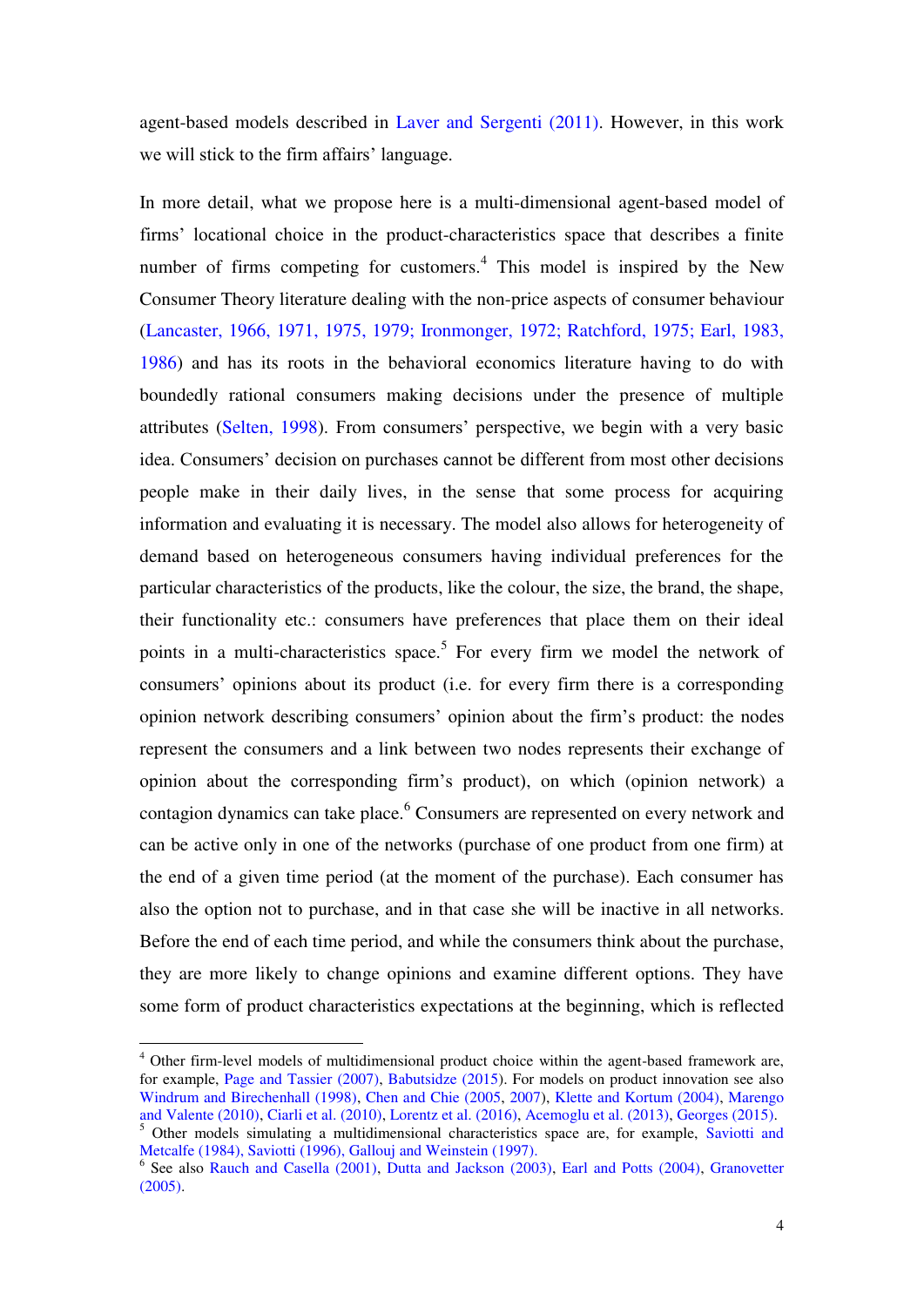by their position in the product characteristics space, but their decision on which product to purchase is crucially affected by the opinion of their peers: at the time of the purchase, they tend to be active in the network where the majority of their peers are also active.<sup>7</sup> In addition, as they gain experience and acquire more information about the products, their opinion can change, but it stabilizes over time (see Hoeffler and Ariely, 1999; West et al., 1996). This "uncertainty reduction", reflecting both consumers' learning and changes in their environment, is captured by dynamics that slow down until the purchase moment when they become completely frozen. These dynamics are implemented in this work with the simulated annealing algorithm.<sup>8</sup> An illustration of a possible final configuration of the described system is shown in Figure 1.

At the end of the simulated annealing calculation we have the number of consumers that opt to purchase from each firm. This is affected by the average connectivities of the consumers' opinion networks. Hence, we observe "regions" in the average connectivity space where the active nodes belonging to some opinion networks with high average connectivity percolate the system, while nodes of the remaining opinion networks with lower average connectivities are concentrated in disconnected clusters indicating high market share inequality. Nevertheless, "regions" where the average connectivities of the consumers' opinion networks are comparable manifest a market that sustains low market share inequality (see also Halu et al., 2013).

To the best of our knowledge, this paper is the first study that incorporates the role of opinion exchange and processing on a multilayered network, in an attempt to shed light on how the market-share inequality and the competition in a multi-characteristics space are affected by the presence of consumers' interactions.<sup>9</sup> Taking into account these multiple layers is crucial, as the considerable interest in various multilayered systems demonstrates (Buldyrev et al., 2010; Vespignani, 2010; Parshani et al., 2011; Baxter et al., 2012; Bashan et al., 2012; Gomez et al., 2013; Radicchi and Arenas,

 $7$  Two consumers are peers when there is a link between them, i.e. when they exchange opinions.

<sup>&</sup>lt;sup>8</sup> An early application of the simulated annealing in economics is the work of Goffe et al. (1994) who suggested that simulated annealing could be used to optimize the objective function of various econometric estimators.

<sup>&</sup>lt;sup>9</sup> A few papers consider location models where consumers are distributed on a graph. Mavronicolas et al. (2008), Feldmann et al. (2009), Nunez and Scarsini (2015), Fournier and Scarsini (2014) consider Hotelling models on graphs studying some very interesting properties of the economic system at the firm-level. See also Markey-Towler (2016) for a model that could possibly be expanded to make demand contingent upon consumers' interactions.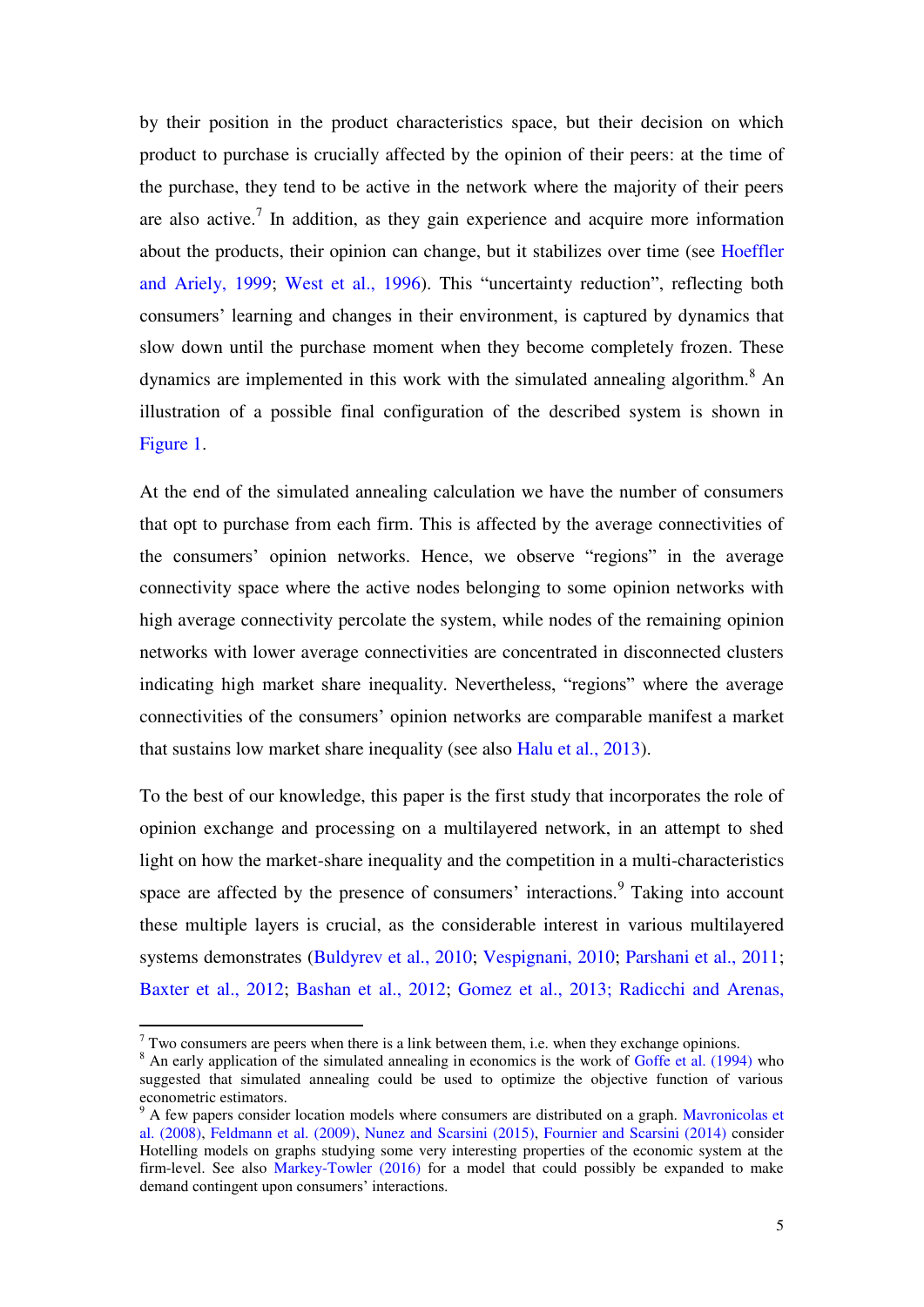2013; De Domenico et al., 2013; Radicchi, 2014; Garas, 2016). On the other hand, to make significant advances in understanding consumers' decisions, we must device a method for studying this process. Such method would allow us to observe consumers' behaviour from up close, to dig below the surface and watch consumers as they try to exchange information about a myriad of alternative products while refining the overwhelmingly volume of information of their multiple characteristics. Behavioral decision theory guides the process-oriented, complex systems-framework we present in the next sections in an effort to develop a new set of measures for studying market proceedings. The results reported in the subsequent sections are intended to demonstrate that such a realistic complex systems approach provides a plausible basis for understanding market-share inequality and firms' competition in the productcharacteristics space and can advance the analysis of these topics in interesting and alternative ways, beyond game-theoretic calculations.

The rest of the paper is organized as follows. In Section 2 the agent-based model (ABM) is introduced, section 3 gives the simulation strategy and discusses the simulation results and section 4 concludes.

# **2. The market as a complex system**

Following Markey-Towler and Foster (2013) and the relevant literature (Potts, 2000; Schweitzer et al., 2009; Easley and Kleinberg, 2010; Jackson, 2010), at any point in time  $t$ , the market is represented by a graph of a set of consumers and a set of products/firms,  $G_t$ , and the relationships between them represented in  $l_t(G_t)$ 

$$
E_s' = \{G_t, l_t(G_t)\}\tag{1}
$$

Where  $G_t = \{g_i : g_i \in \mathbb{R}^k\}_{i=1}^g$  is the set of economic agents on the productcharacteristics space  $\mathbb{R}^k$  and  $l_i(G_i) = \{l_{ij}\}_i$  is a  $g \times g$  matrix that summarizes the connections between the economic agents, where, if  $l_i, l_j \in E_s^t$  denotes the existence of a connection between economic agents *i* and *j* , then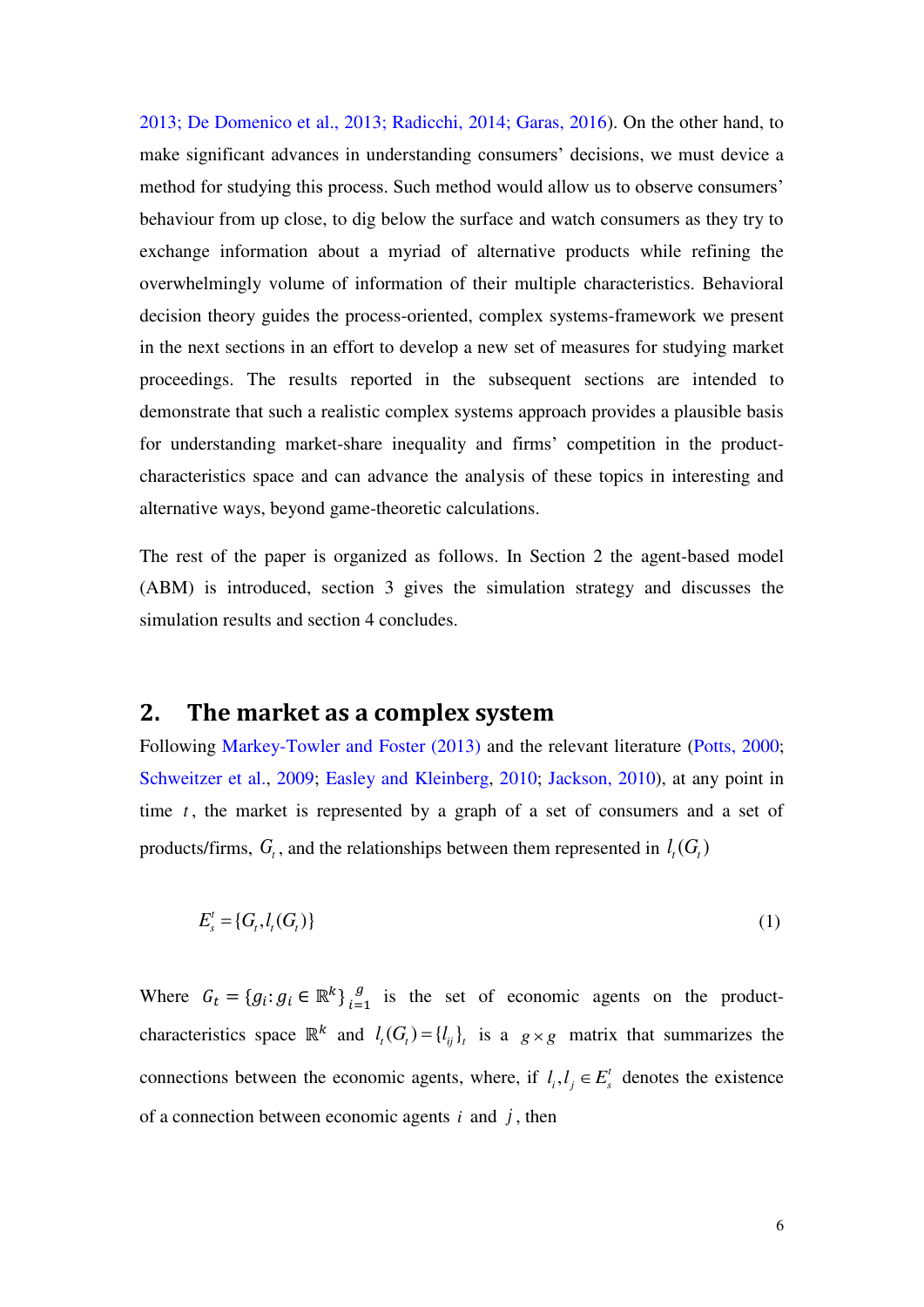$$
l_{ij} = \begin{cases} 0 & \Rightarrow g_i g_j \notin E_s^t \\ 1 & \Rightarrow g_i g_j \in E_s^t \end{cases} \tag{2}
$$

In this system there are two subsets of economic agents, *consumers*,  $C_t = \{c_i : c_i \in$  $\mathbb{R}^k$   $\big\}$ <sup>[C|t</sup>, and *firms*,  $F_t = \{f_i : f_i \in \mathbb{R}^k\}$ <sup>[F|t</sup>]</sub>. We consider  $\big|F\big|_t$  competing firms for which  $|F|_t$  different opinion networks exist. These opinion networks represent the different opinion exchange patterns of consumers for the different  $|F|$ <sub>t</sub> firms. For example, two consumers may exchange their opinions for firm A but not for firm B, hence there is a link between them apparent in opinion network A but not in network B. Suppose that in every period each consumer *i* is represented in each network and must make a decision on buying a product from a firm, hence to stay active in one of the  $|F|_t$  opinion networks. For simplicity, let us assume  $f_i f_j \notin l_i(G_t)$ ,  $\forall f_i f_j \in G_t$ , thus omitting relationships between the different opinion networks.<sup>10</sup> In this market, the earnings of firm *j* immediately follow from the number of active consumers (nodes) in opinion network *j* at the end of any given period *t*, since any active node in opinion network *j* at the end of period *t* represents a purchase from firm  $j$ .<sup>11</sup> Furthermore, the number of active nodes in each network is determined by the tastes and choices of each of the consumers in the market and following Simon (1955) and Tversky and Kahneman (1974) we explain below the process of these choices assuming bounded rationality.

#### **2.1 Consumers' behaviour**

-

Traditionally the assumed heuristic for consumers is a maximization rule over some utility function defined over the set of products' quantities. However, this rule is inconsistent with extensive evidence presented in behavioral economics and marketing literature. Here we assume that each consumer's preferences can be characterized by an ideal economic position in some *<sup>k</sup>* -dimensional product

 $10$  We assume that all consumers buy in the equilibrium (covered market is a quite standard assumption in the literature, e.g. Irmen and Thisse, 1998), where price is exogenously given. Firms do not compete on price but only on location.

 $11$  We assume that any product may be produced at the same constant marginal cost, which is normalized to zero without loss of generality.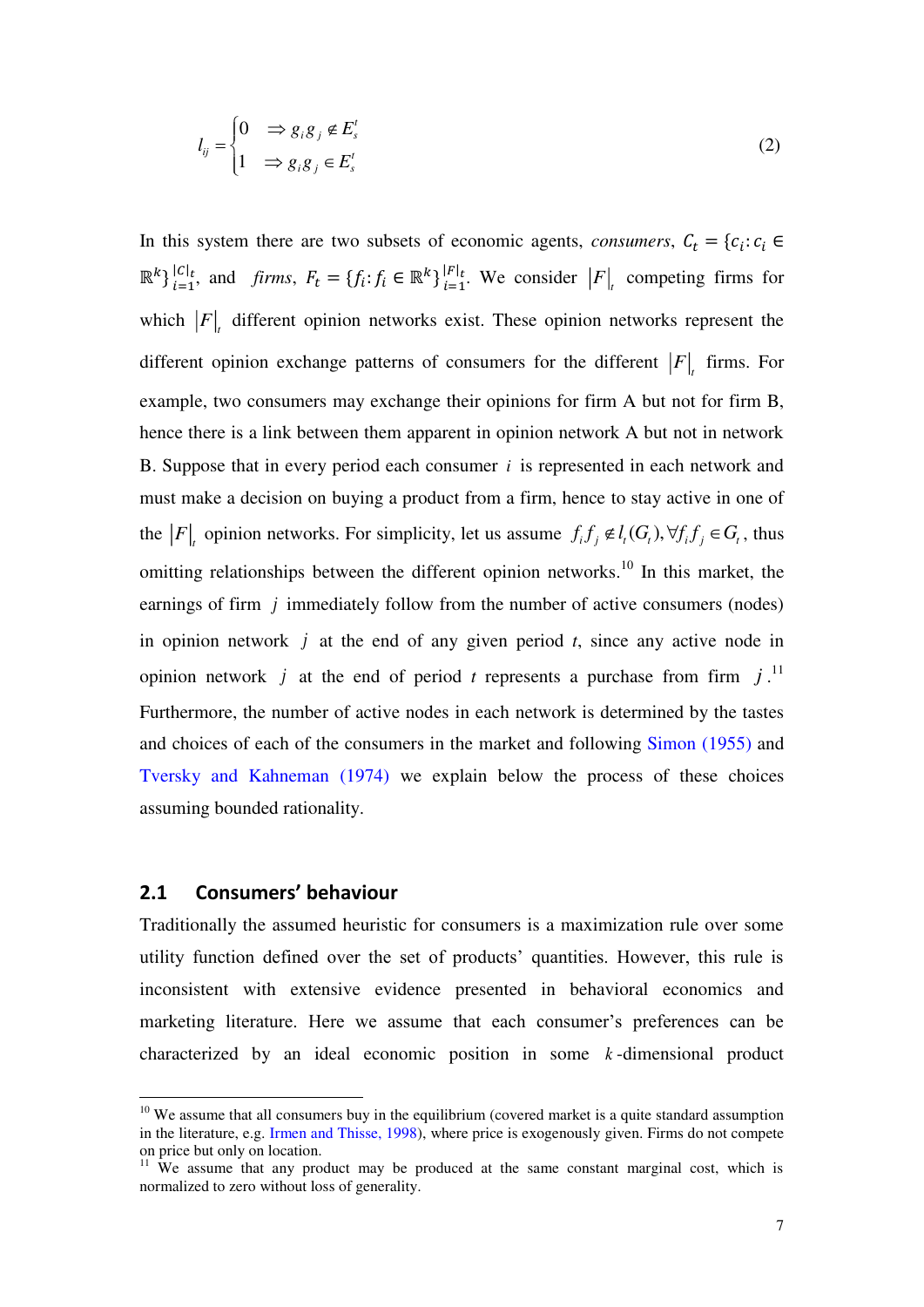characteristics space, and we look closely on the decisions made by consumers when choosing which firm's product to buy. Having switched from formal analysis to computation, we depart from the classical analytically tractable models first, by assuming as baseline decision rule that consumers are affected by the opinion of their peers and second, by making the appropriate behavioral assumptions following the relevant literature of behavioral economics, discussed below.

Behavioral decision theory is psychological in its orientation, beginning with the view of humans as limited information processors or, perhaps more accurately, as "boundedly rational information processors" (Simon, 1955, 1956, 1957, 1959). Humans have developed a large number of cognitive mechanisms to cope with the overwhelming volume of information in the modern societies. These mechanisms are adopted automatically without any conscious and are cognitive shortcuts for making certain judgments and inferences with considerably less alternatives than those dictated by rational choice, focusing attention on a small subset of all possible information.

Kahneman and Tversky (1973, 1974, 1984) and Tversky and Kahneman (1973, 1974) have identified three general cognitive *heuristics* that decision makers adopt in the process of information gathering and analysis: (a) *decomposition,* which refers to braking a decision down into its component parts, each of which is presumably easier to evaluate than the entire decision; (b) *editing* or *pruning,* which refers to simplifying a decision by eliminating (ignoring) otherwise relevant aspects of the decision; (c) *decision heuristics,* which are simplifying the choice between alternatives thus providing cognitive efficiency.

These *heuristics* have direct application to consumers' choices. Consumers face a myriad of alternative products and there is compelling evidence which suggest that consumers simplify their decisions with a *consider-then choose* decision process in which they first identify a set of products, *the consideration set*, for further evaluation and then choose from the consideration set. In seminal observational research Payne (1976) identified that consumers use consider-then-choose decision processes. This heuristic is firmly rooted in both the experimental and prescriptive marketing literature (e.g. Bronnenberg and Vanhonacker, 1996; Brown and Wildt, 1992; DeSarbo et al., 1996; Hauser and Wernerfelt, 1990; Jedidi et al., 1996; Mehta et al.,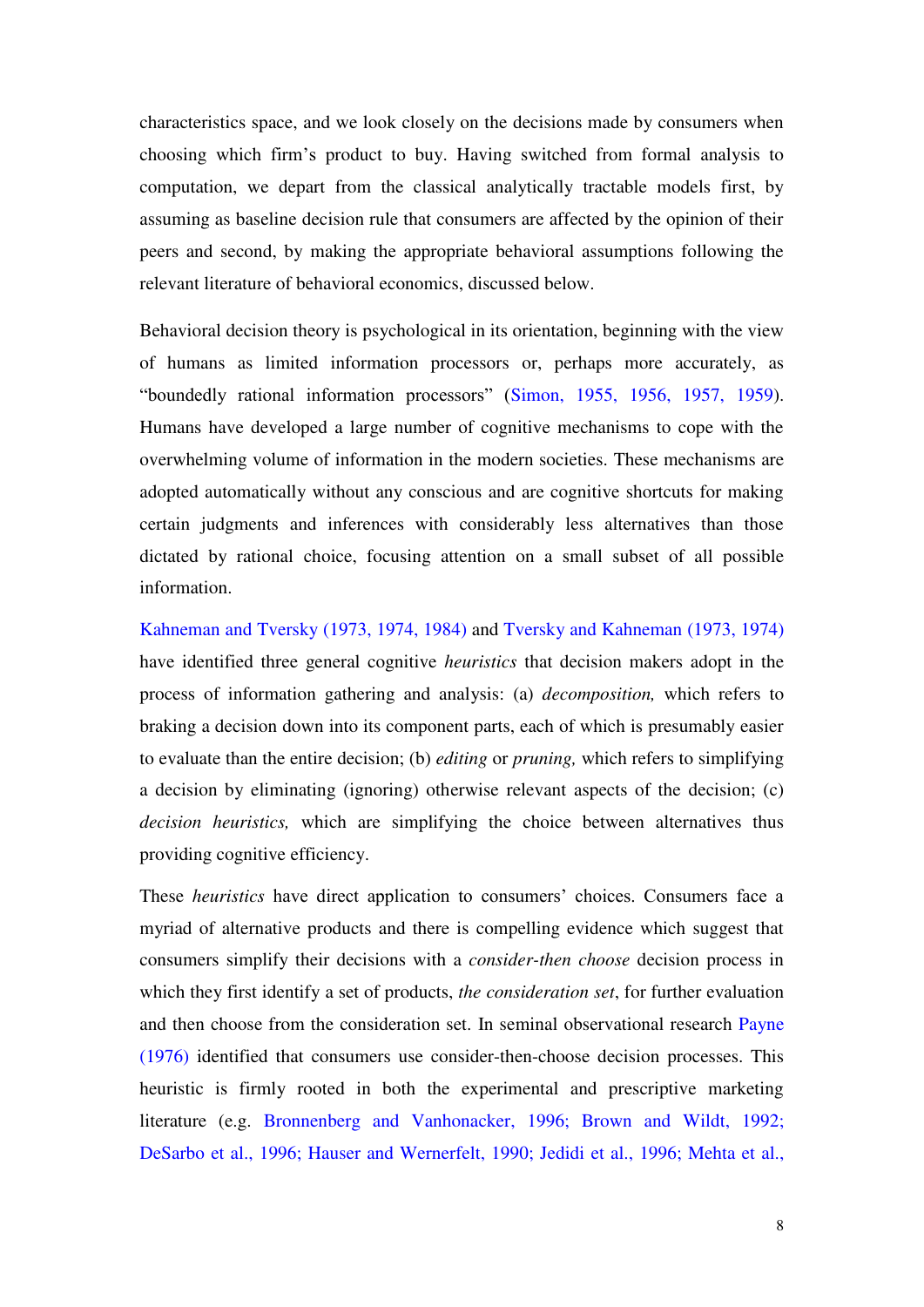2003; Montgomery and Svenson, 1976; Paulssen and Bagozzi, 2005; Roberts and Lattin, 1991; Shocker et al., 1991; Wu and Rangaswamy, 2003).

In the context of our model, this means that the set of alternatives each consumer,  $i$ , considers,  $B_i^t$ , is a subset of the overall set of firms/products in the system. So we can define the consideration set for consumer *i* as

$$
B_i^t = \{ f_j \in F_t \setminus ||f_j - c_i|| \le \varepsilon \} = \{ f_j \in F_t \setminus z_i^t(f_j) = 1 \} \subset F_t \tag{3}
$$

where  $z_i^t$  is a mapping which assigns elements in the overall set of alternatives  $F_t$  to either the consideration set or not, so  $z_i^t$ :  $F_t \rightarrow \{0,1\}$ , such that  $z_i^t(f_j) = 1$  indicates that the firm/product  $j$  is considered by consumer  $i$  at the beginning of period  $t$ .

#### **2.2 Consumers' networks**

At the beginning of time period t we consider  $|F|_t$  networks, representing the consumers' different opinion exchange patterns for the  $|F|$ <sub>t</sub> competing firms. During the time period *t*, each consumer *i* is represented in  $|B|$ <sup>*t*</sup></sup> networks and can be active in any of these networks. In particular,  $b_i^t(f_j) = 0$  if consumer *i* is inactive in network *j* and  $b_i^t(f_j) = 1$  if consumer *i* is active in network *j*. At the end of time period *<sup>t</sup>* , the activity of a consumer in network *j* corresponds to the consumer's purchase of firm *j* 's output, hence each consumer can be active only on one of the *t B*<sup> $\vert f \vert$ </sup> networks on the purchase moment (i.e., if  $b_i^t(f_j) = 1$  then  $b_i^t(f_m) = 0$  for  $m \neq j$ ). Nevertheless we leave to the consumer the freedom not to make a purchase (i.e.,  $(f_1) = b_i^t(f_2) = ... = b_i^t(f_{|B_i^t|}) = 0$  $f(f) = h^t(f) = -h^t$  $b_i^t(f_1) = b_i^t(f_2) = \dots = b_i^t(f_{|B_i^t}) = 0$  ). Moreover, consumers are influenced by their network peers, hence we assume that, on the purchase time, if the majority of consumer  $i$ 's peers are active in network  $j$ , the consumer will be active in the same network *j* , provided that she is not already active in another network.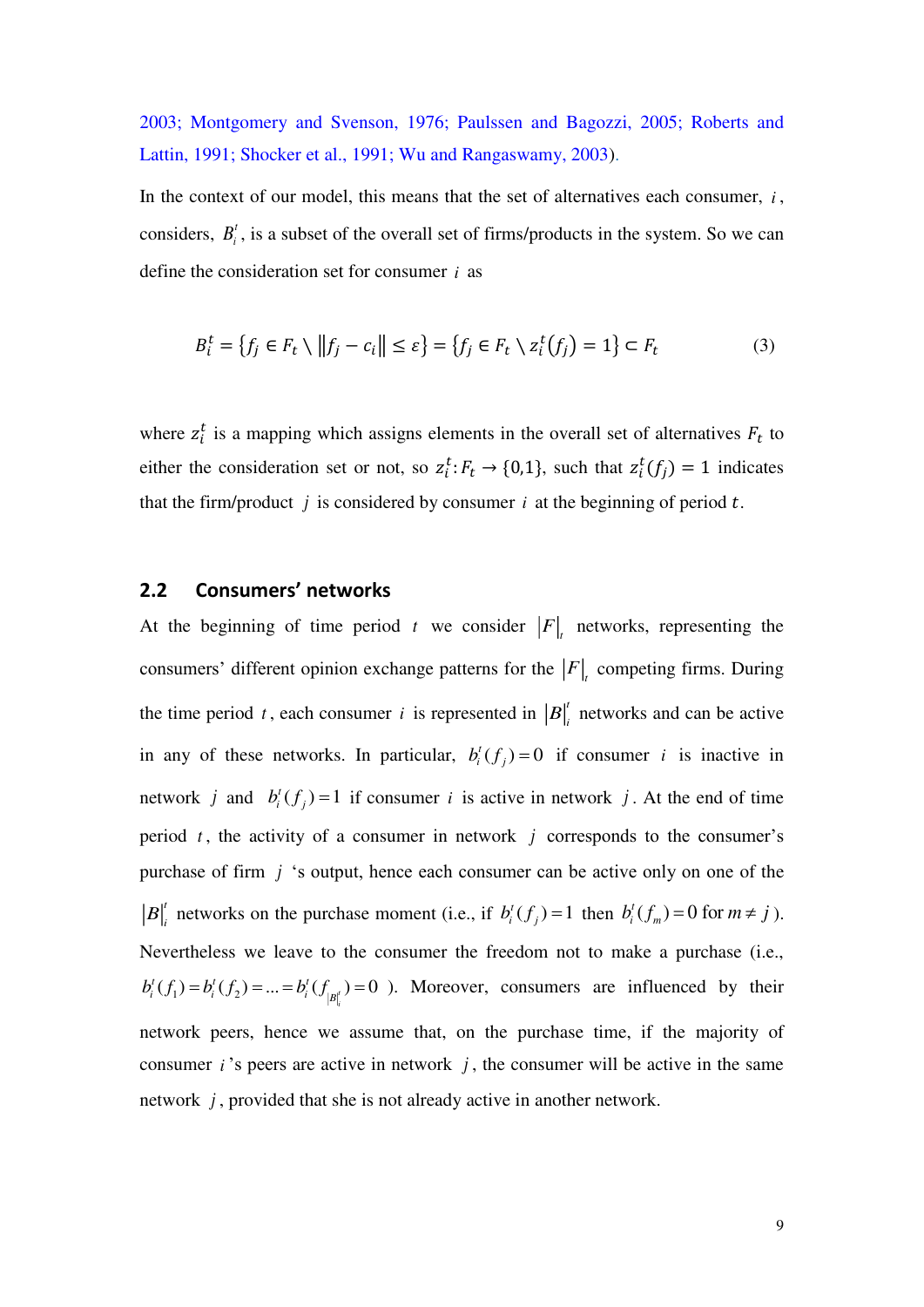Based on the above discussion and following Halu et al. (2013), the  $|B|$ mathematical constraints that consumer *<sup>i</sup>* 's preferences need to satisfy at the end of period time *t* are:

$$
b_i^t(f_j) = \left[1 - \prod_{\lambda \in Nb_j^t(c_i)} (1 - b_{\lambda}^t(f_j))\right] \prod_{\substack{k=1 \ k \neq j}}^{|B|} (1 - b_i^t(f_k)), \quad \text{for} \quad j = 1, 2...|B|_i^t \tag{4}
$$

where  $Nb^i_j(C_i)$ *t*  $Nb^i$  ( $c_i$ ) is consumer *i* 's network where she exchanges opinion with other consumers about firm *j* . Though we assume no buyer's remorse, we allow for some conflicts in the system before the purchase time, in the sense that the  $|B|$ <sup>t</sup> constraints provided by equations (4) will not be satisfied. The behavioral literature points out that consumers face an "uncertainty reduction" to the choice of the product they will purchase as the purchase time comes closer. The agents change and adapt their behaviour over time, reflecting both their own learning and changes in their environment. When they think of a purchase, initially they are more likely to change opinions and examine different options. They have some form of opinion at the beginning, but as they gain experience and acquire more information, their opinion changes and stabilizes over time (see Hoeffler and Ariely, 1999; West et al., 1996). This "uncertainty reduction" is captured by dynamics that slow down until the purchase time when they become completely frozen. These dynamics are implemented with the simulated annealing algorithm.

#### **2.3 Evolution dynamics during consumers' purchasing process**

To model how consumers decide during the time period *t* we consider the following equation (5) that counts the number of the constraints in equations (4) that are violated (Halu et al., 2013):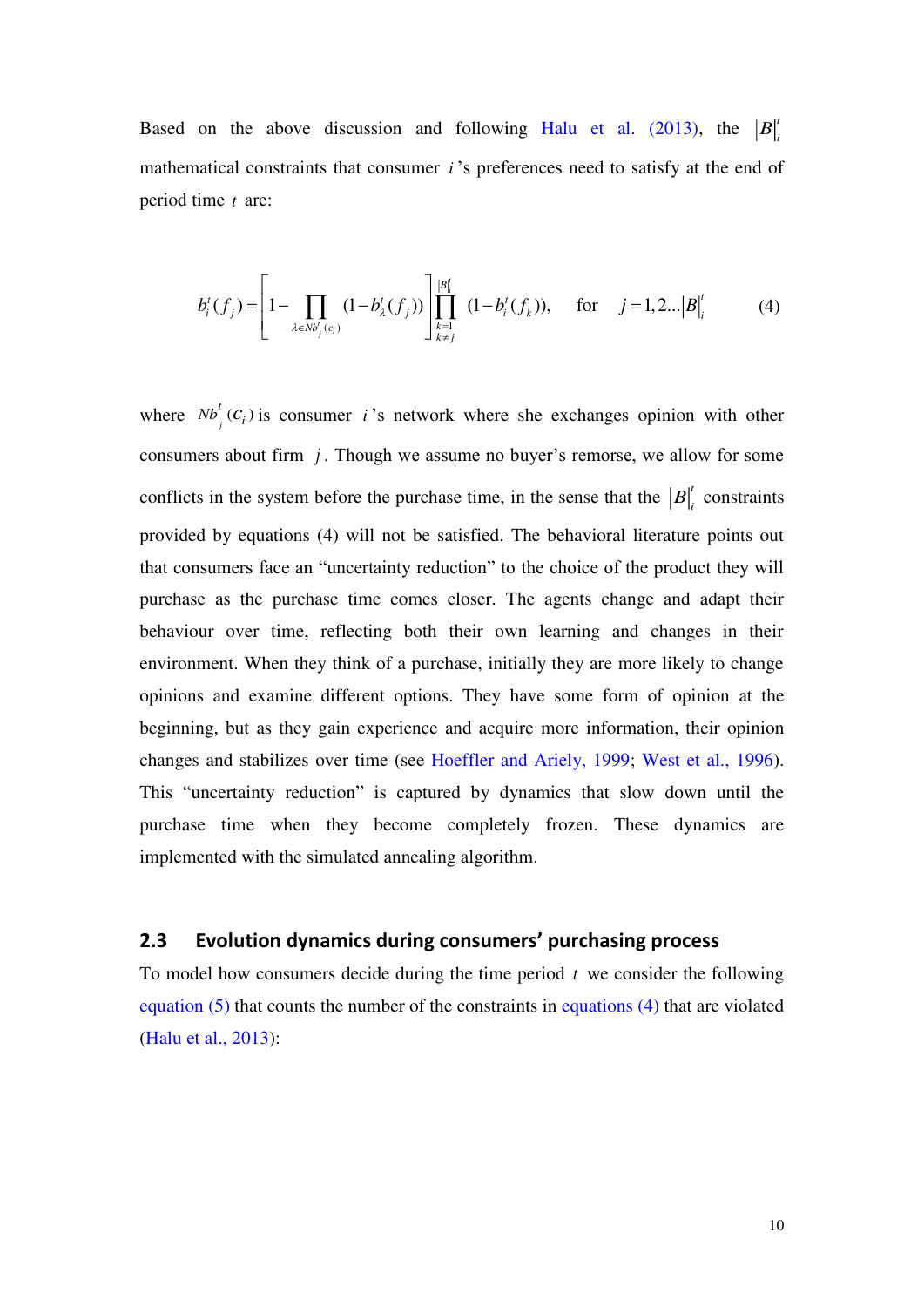$$
H = \sum_{j=1}^{|B|_i'} \left\{ \sum_{i=1}^{|C|_i} \left\{ b_i^t(f_j) - \left[1 - \prod_{\lambda \in NB_j^t(c_i)} (1 - b_\lambda^t(f_j)) \right] \prod_{\substack{k=1 \\ k \neq j}}^{|B|_i^t} (1 - b_i^t(f_k)) \right\}^2 \right\}
$$
(5)

Initially, active nodes in each network *j* are distributed according to consumers' consideration sets [equation (3)], and we allow the consumers to change opinion at any time before they make their final choice. These dynamics are implemented using the simulated annealing algorithm, which works as follows. Starting from a relatively high initial temperature,  $T<sub>1</sub><sup>12</sup>$  i.e. a large number of potential conflicts [a large-number of non-binding constraints given by equations (4), hence a high *H* given by equation (5), which means that before the purchase time, consumers can be active in more than one network, i.e. they can have positive opinion for more than one firm/product] due to the stochastic way initial opinions are distributed, we use a Monte Carlo dynamics which will reach an equilibrium following the equation (5). As the time for the final choice approaches, i.e. as the simulated annealing progresses, the effective temperature *T* decreases and the consumers tend to have less and less opinion conflicts with their network peers until they reach to zero conflicts at equilibrium, when  $H = 0$ .

At the end of the simulated annealing calculation we will have the configuration of the model for the period  $t$ , which is depicted in Figure 1. In this final configuration, each consumer can be active only on one of the  $|B|$ <sup>t</sup> networks or she can be inactive in all networks (no purchase). Hence, we will have "regions" in the average connectivity of consumers' opinion networks space where the active nodes of some networks will percolate the economy, while the nodes of the remaining layers will be concentrated in disconnected clusters indicating high market share inequality (since the active nodes in each network represent the respective firm's customers). Nevertheless, "regions" where the average connectivity of the opinion networks will

 $12$  Since we start with a sufficiently high temperature, the dynamics are not affected by the initial conditions of the system.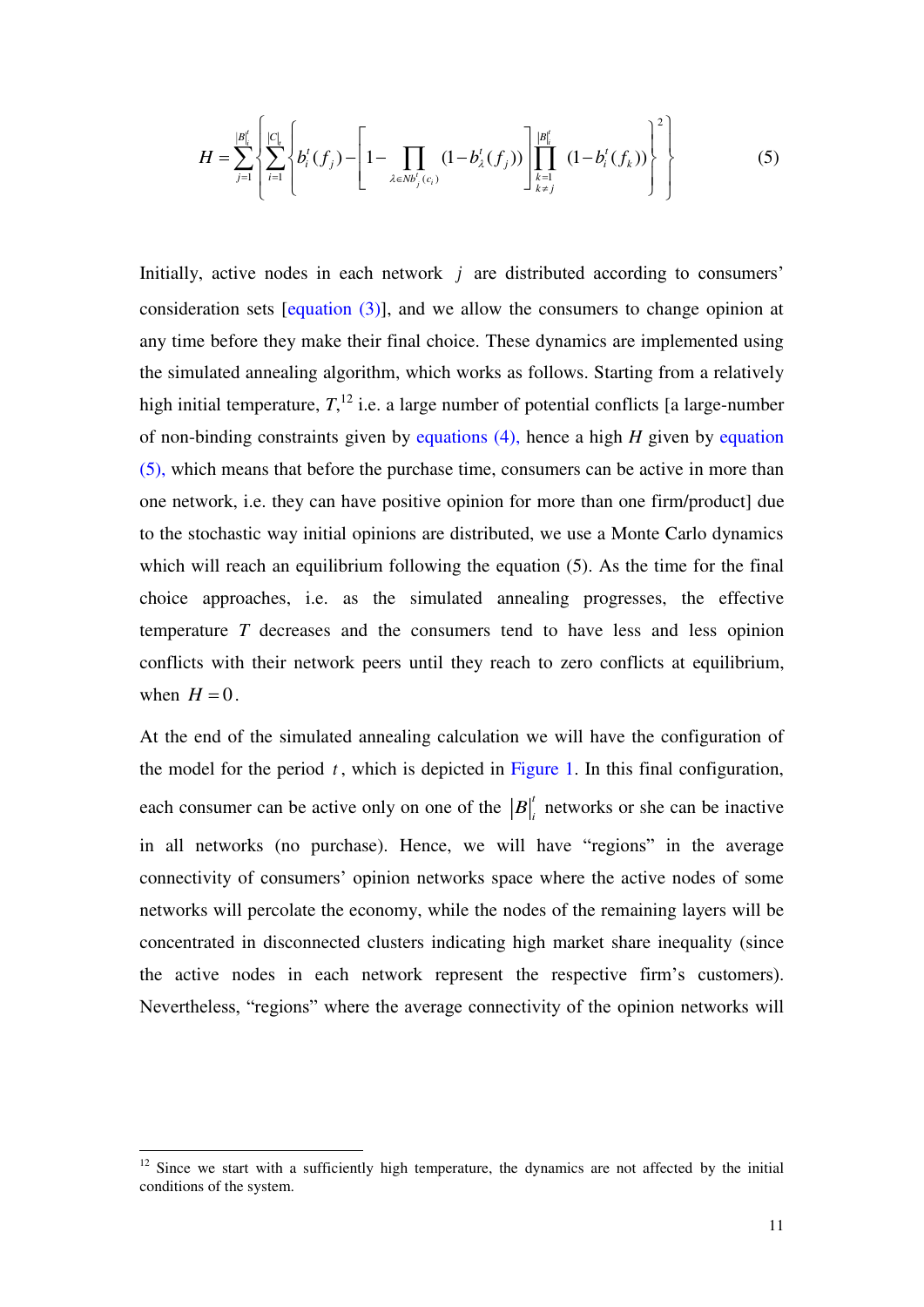be comparable manifest a market that sustains low market share inequality (see also Halu et al.,  $2013$ .<sup>13</sup>

# **2.4 Firms' 'behaviour'**

-

Following Laver and Sergenti (2011) we assume that firms' managers use an adaptive decision rule to set product characteristics on a multidimensional productcharacteristics space at any given period *<sup>t</sup>* . We assume an adaptive rule that models a manager who constantly modifies product characteristics in the search for more customers, and the manager cares only about the firm's market share. If the manager's decision for the characteristics of the product at time  $t$  was rewarded by an increase in market share, then the firm makes a unit move at time  $t + 1$  in the same direction as the move at  $t$ . If not, the manager reverses direction and makes a unit move on a heading randomly selected within the half-space being faced now. In other words, the firm's manager relentlessly forages in the product-characteristics space, always searching for more customers and never being satisfied, changing strategic planning in the same direction as long as this is rewarded with more sales, but casting around for a new strategic planning when the previous one was punished with falling or static sales.

Now that we have structurally defined the evolution process of the complex system as a whole, we can proceed to simulations.

<sup>&</sup>lt;sup>13</sup> These results arise intuitively -and are confirmed by our model- from the percolation theory on networks literature (see Newman, 2010) and the recent results concerning the role of densely connected social networks on the adoption of a behavior (see Centola, 2010).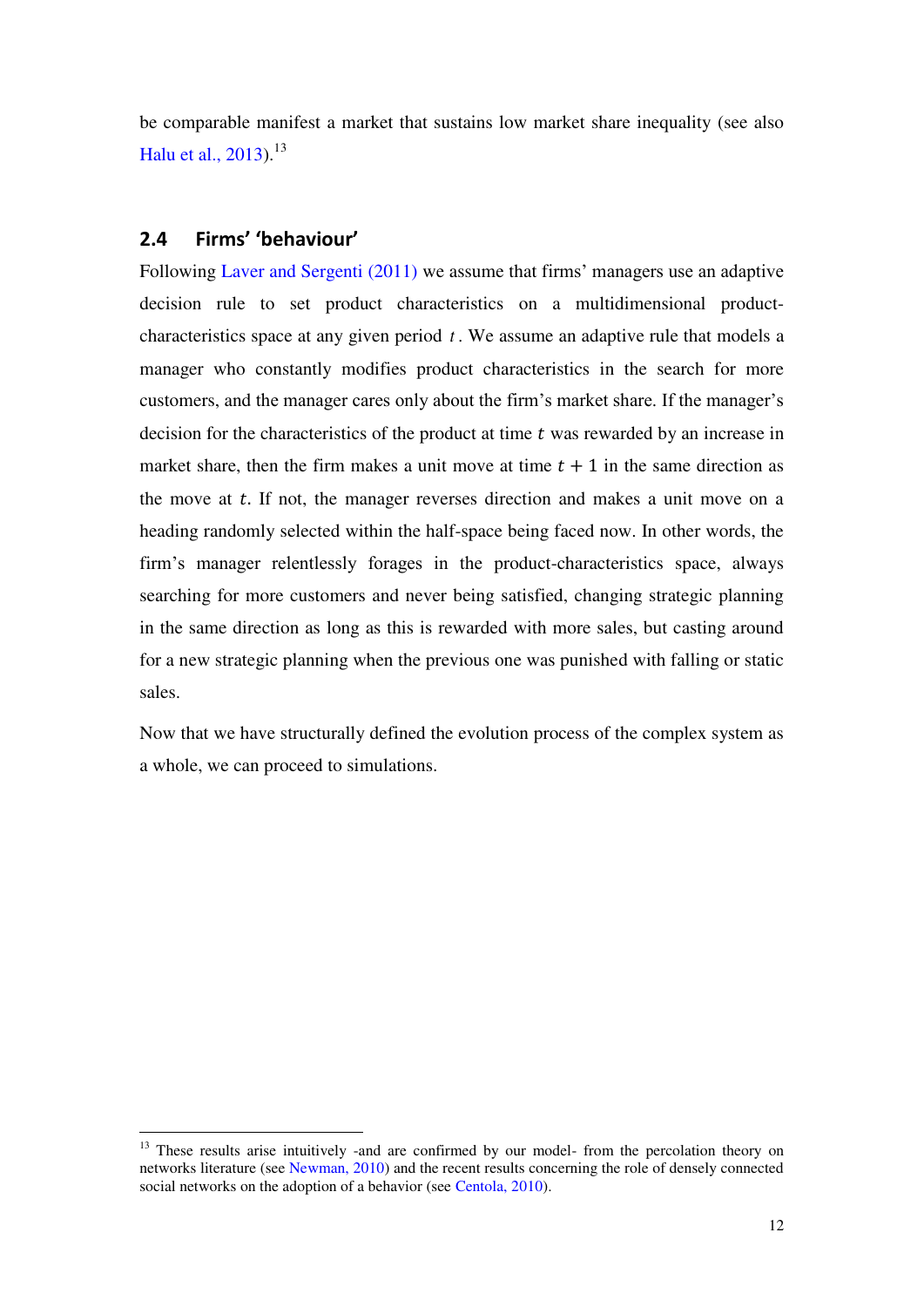



Notes: (Colored figure) *Layer 1* represents consumers' opinion network for firm *B*; *Layer 3* represents consumers' opinion network for firm *A*; *Layer 2* is the (2-dimensional) product-characteristics plane; Each consumer is represented in all layers but can be active either in the firm *B*'s underlying opinionnetwork (blue node) or in the firm *A*'s underlying opinion-network (red node) or inactive in both networks (white node).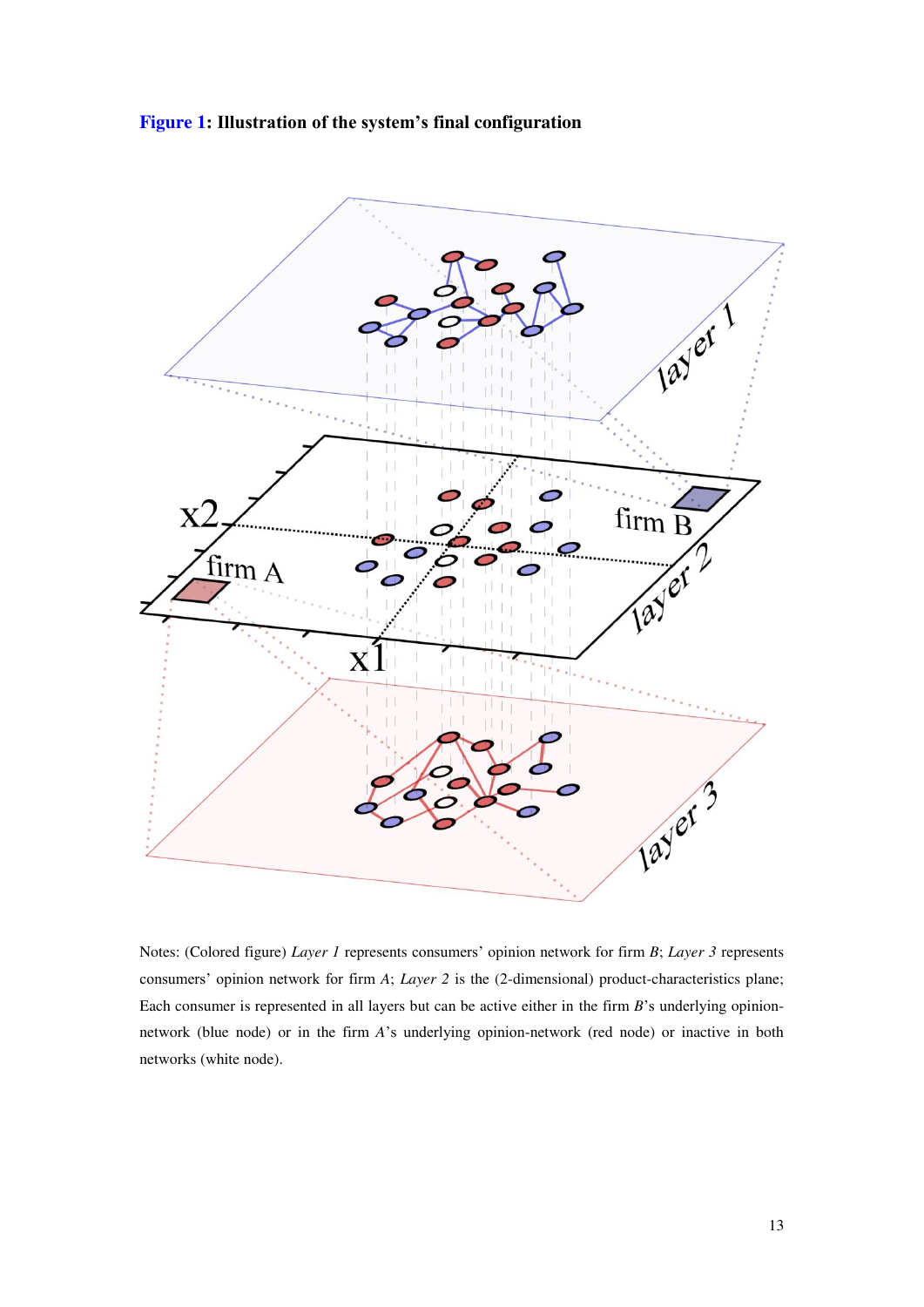### **Figure 2: Overview of the evolution of the system**

#### **SETUP**

Create consumers and firms

Randomly (drawn from a bivariate normal distribution with mean 0 and standard deviation 1 radius of space) assign 2-dimensional positions to all agents

For each firm, setup a respective consumers' opinion network that follows Poisson degree distribution

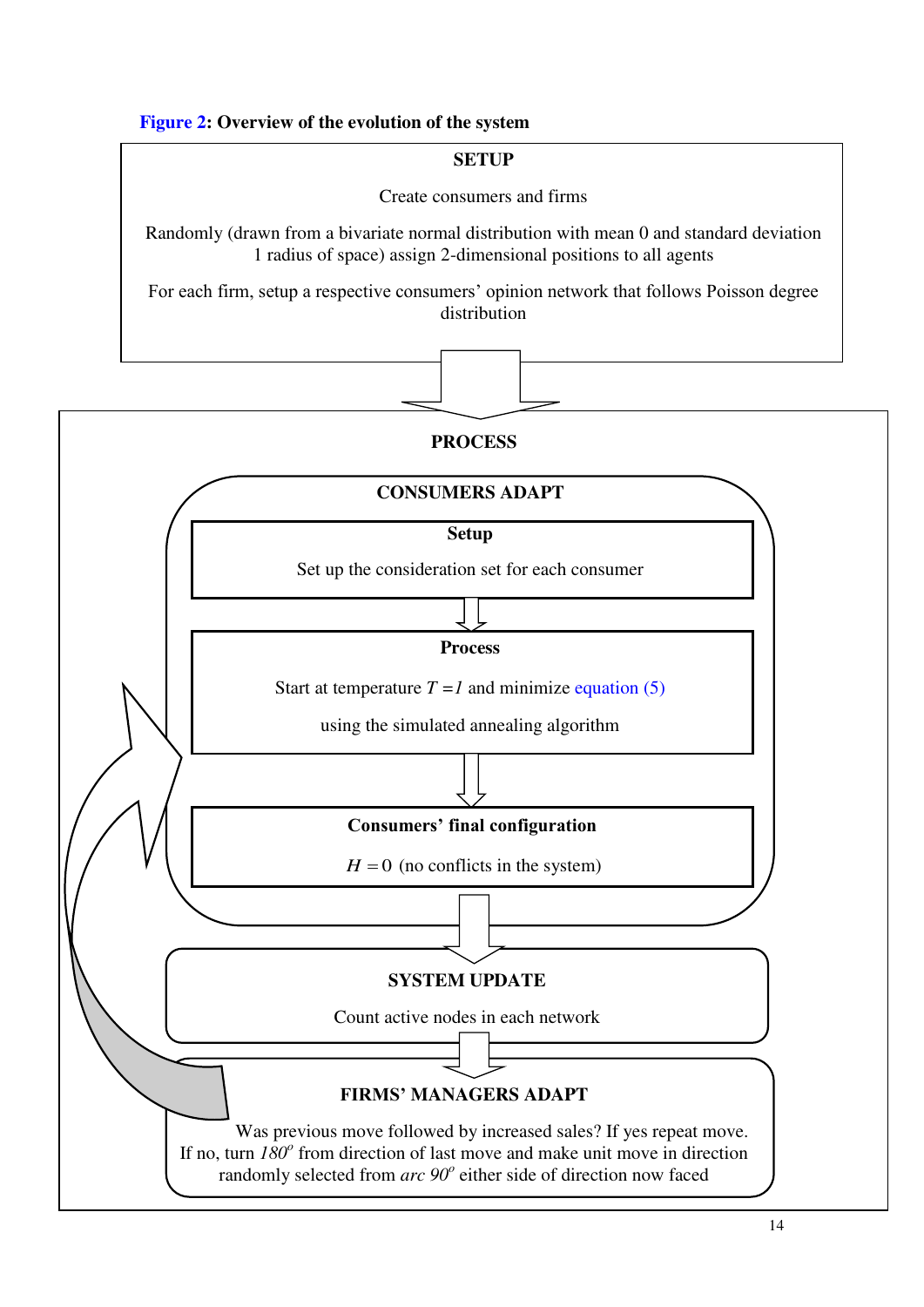# **3. Simulations**

For clarity in what follows we consider two firms, hence two layers in the consumers' opinion network, in the simulation experiments. Though, our code can be straightforwardly generalized to consider multiple firms/networks. In our setting, consumers are assumed to be intrinsically interested in product characteristics and to have ideal points in a product-characteristics space (again, in order to aid visualization, the simulated version of the model is implemented in two dimensions, i.e. in the Euclidean plane, but the model can be implemented in any number of dimensions). Firms compete with each other by offering products with varied characteristics to consumers. Figure 2 summarizes the model and its evolution process, which was programmed in R.

#### **3.1 Firm System Dynamics**

-

Initiation of the model randomly distributes a discrete set of firms' locations and consumers' ideal points across the product-characteristics plane.<sup>14</sup> Consumers are initially present and active in the opinion-networks/firms which lie within their consideration sets. As discussed above (see section 2.3), we allow the consumers to change opinion at any time before they make their final choice, and we model their dynamics using the simulated annealing aiming to reduce to zero the number of conflicts with their network peers (the number of violated mathematical constraints given by equation (4) for all consumers) when reaching equilibrium. More precisely, following Halu et al. (2013), the algorithm starts with an initial temperature  $T = 1$  and at every time step we select a node at random from either one of the two networks with equal probability and we change it from active to inactive or vice versa. After this change, the equation  $(5)$  is recalculated, and if the difference with respect to its previous value,  $\Delta H$ , is negative i.e., the number of conflicts in the system is reduced, the change is accepted. If  $\Delta H > 0$ , the change can still be accepted but with a small probability given by *e -ΔΗ/kT*. This random selection process is repeated *2N* time steps, in order to update the whole system on average once and then we advance the system time by one Monte Carlo step. The whole process is repeated by slowly reducing the

<sup>&</sup>lt;sup>14</sup> We assign 2-dimensional positions to all agents, drawn from a bivariate random normal distribution with mean zero and standard deviation one radius of space.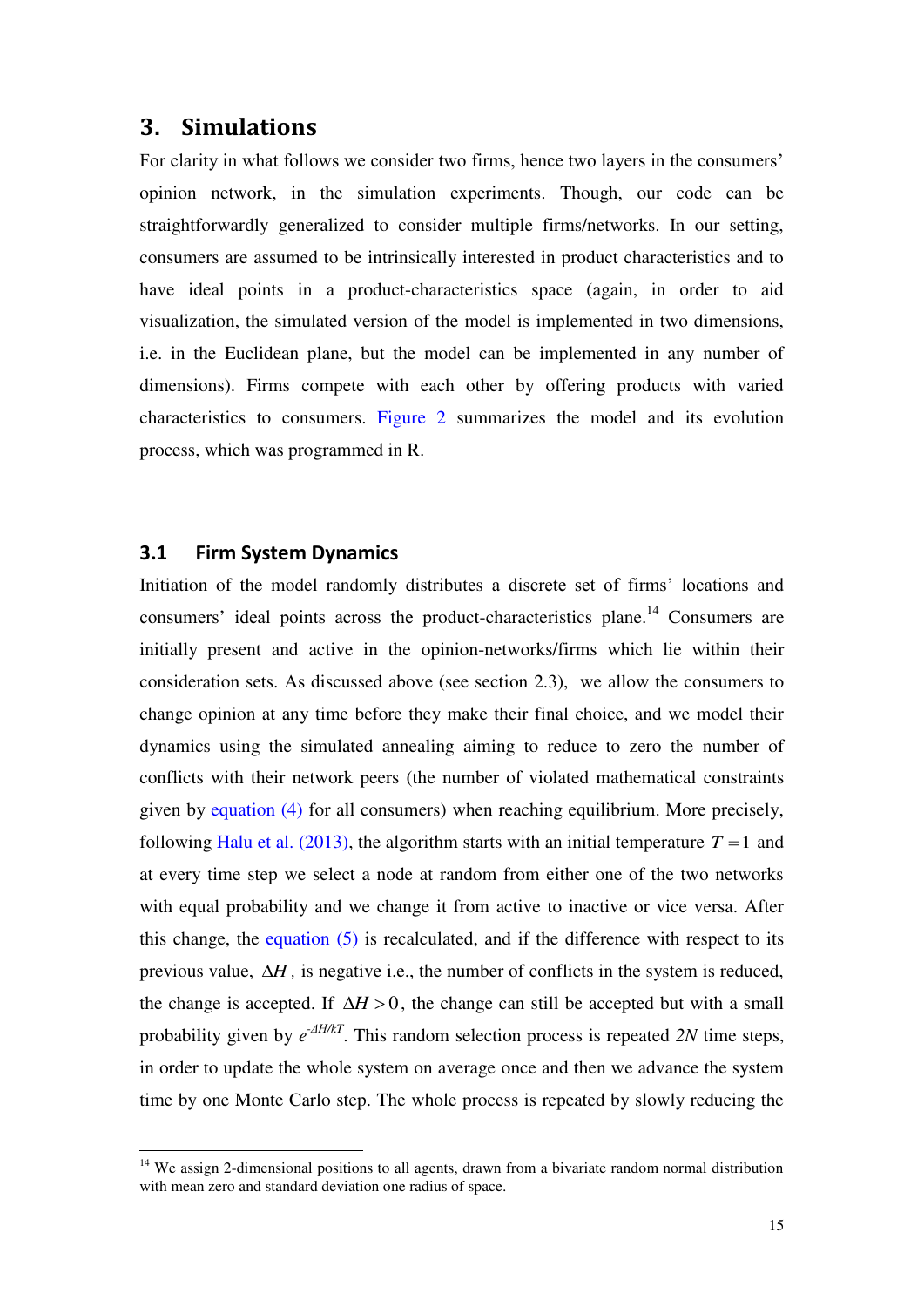temperature until we reach equilibrium at  $H = 0$ , where there are no more conflicts in the network. The final configuration of the "uncertainty reduction" process just described is depicted in Figure 1.

We assume that consumers can share opinions with others randomly, therefore the consumers' opinion networks follow Poisson degree distributions, i.e. they fall in the class of Erdos-Renyi random networks (in the top panel of Figure 3 we illustrate how these networks look like for different average degrees). Using average degrees above the percolation threshold, we visualize the evolution of the giant component against the average degree of the network (see Newman, 2010). In the bottom panel of Figure 3 the final configuration of the two-firm model for different average-degrees of consumers' opinion networks is shown. In particular we contour-plot the difference between the total number of customers of firm A (total number of nodes active in network A) and the total number of customers of firm B (total number of nodes active in network B) as a function of the average connectivities of the two networks,  $\langle k \rangle_A$ and  $\langle k \rangle_B$  respectively.<sup>15</sup>

The simulation results visualized in Figure 3 are in accordance with the findings of Halu et al. (2013) and imply that the firm with the most connected customers gets the lion's share of the market:

- *Case 1*: In the regions where the mean degree of both networks is smaller than one, there are no giant components in the networks. This means that the networks are fragmented and the opinion of a consumer is not affected by peer opinions. In this case each firm possesses only a marginal market share and noticeable market share inequality is unlikely.
- *Case 2*: In the regions where the mean degree of either one of the two networks is smaller than one and for the other network bigger than one, the giant component in the latter network emerges and market share inequality occurs.

<u>.</u>

<sup>&</sup>lt;sup>15</sup> For all the experiments we pin down consideration set's radius, at  $\varepsilon = 0.7$ . We have also simulated the model with different values of  $\epsilon$  obtaining similar results.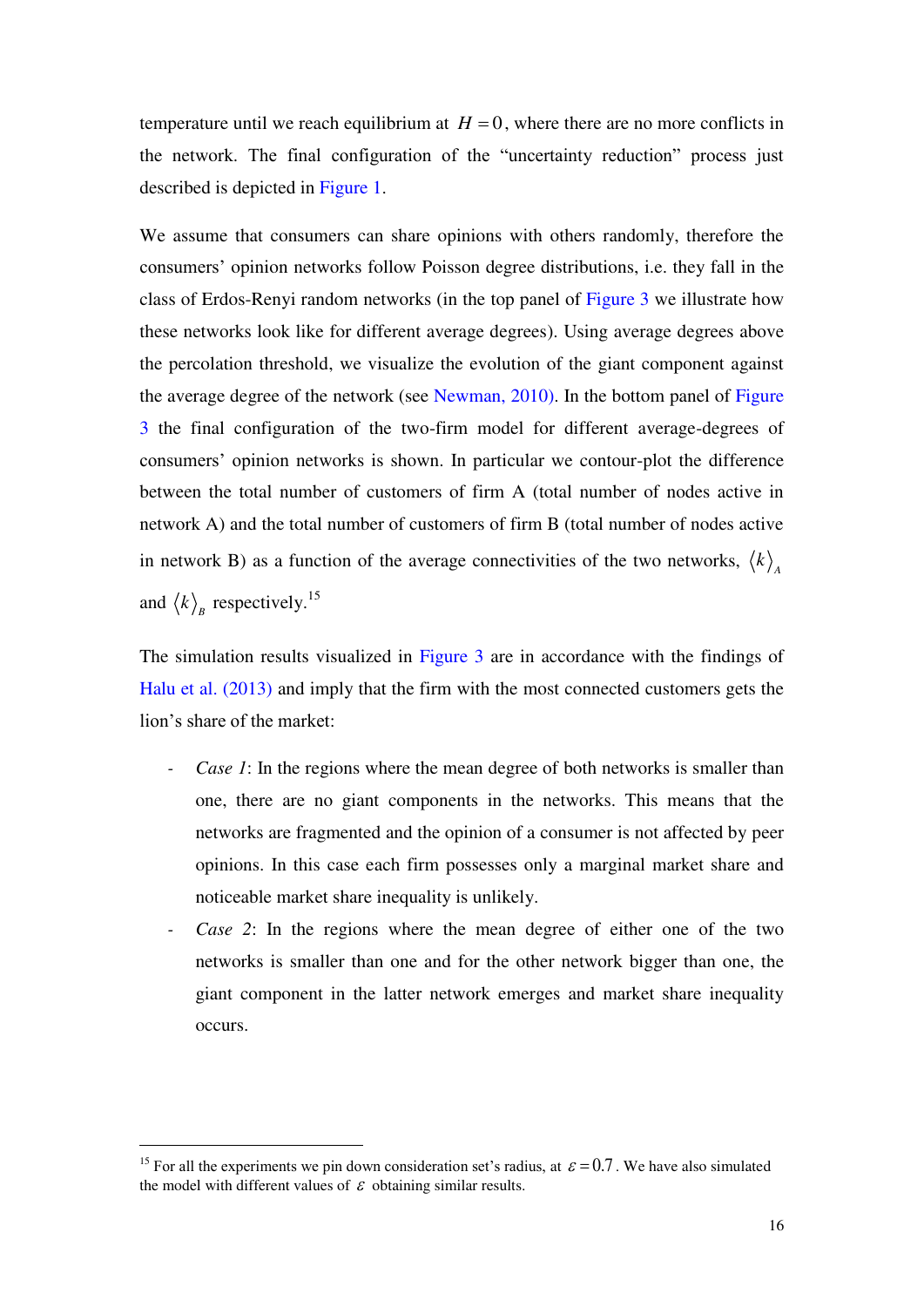**Figure 3: The difference between the total number of firm A's customers and the total number of firm B's customers as a function of the two underlying opinion networks' average connectivities,**  $\left\langle k \right\rangle_{\scriptscriptstyle{A}}$  **and**  $\left\langle k \right\rangle_{\scriptscriptstyle{B}}$ **.** 



Notes: (Colored figure) *Top panel:* Examples of Erdos Renyi networks with 500 nodes and different average degrees  $\langle k \rangle$ . Note that while the first graph is at the percolation threshold and the largest cluster has already emerged, the graph is still very sparse. *Bottom panel*: The contour plot for the excess number of customers of firm A over firm B, *sA*-*sB*, for a system of 500 customers that evolved for 1000 steps. The underlying social networks are Erdos-Renyi random graphs with average degrees  $\langle k \rangle$  as shown in the axis of the figure. The results are averages of 100 realizations. Consumers' consideration sets' radius is pinned down at  $\varepsilon = 0.7$ .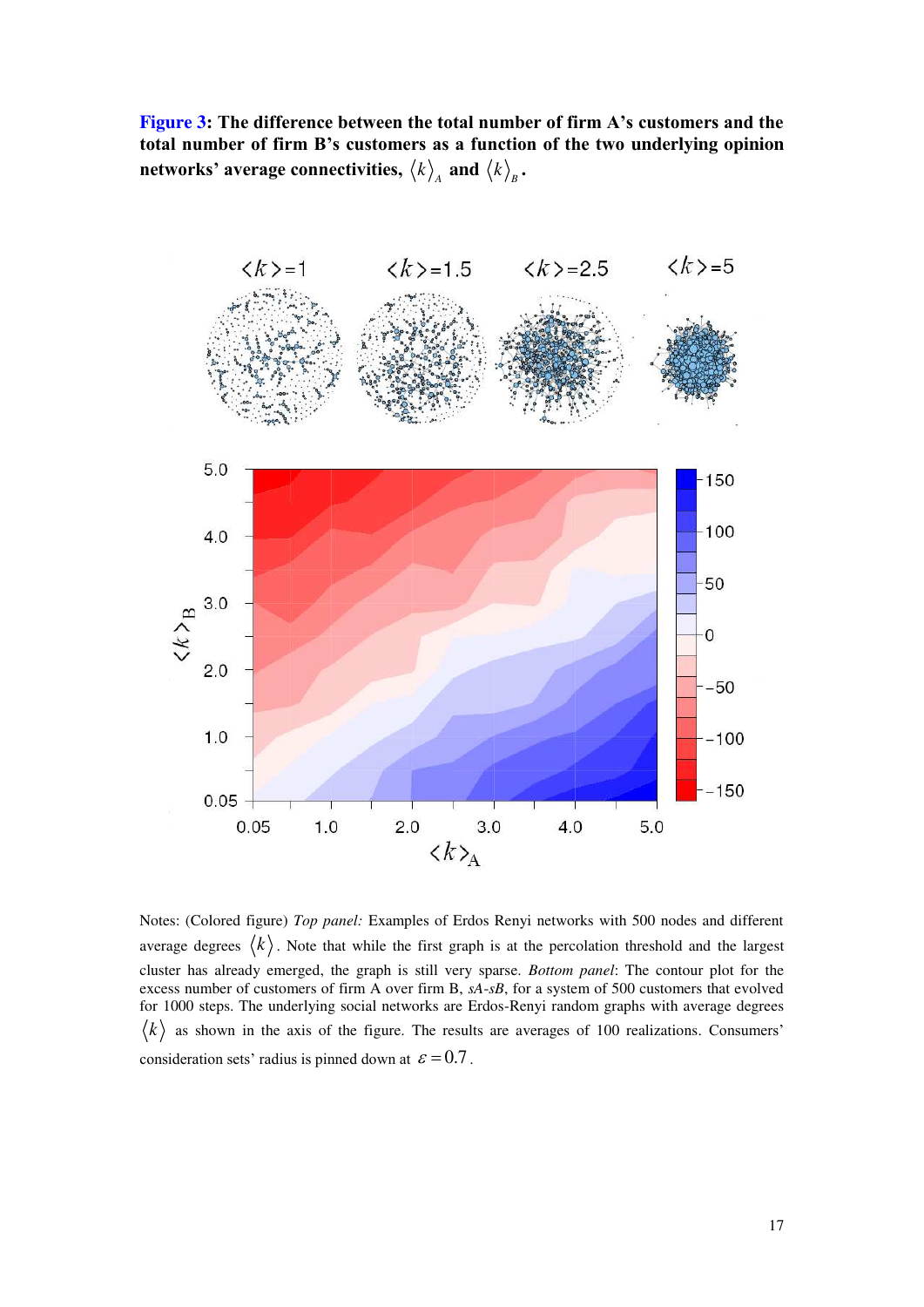*Case 3*: In the regions where the mean degree of both networks is greater than one, giant components emerge in both networks. In these regions we have the pluralism solution of the consumers' choices and hence, no noticeable market share inequality is apparent.

Once consumers have purchased products, firms' managers adapt their locations to reflect the pattern of consumers' preferences. Firms' managers are assumed to use an "unconstrained" adaptive rule that constantly modifies product characteristics in the search for more customers. The rule searches for customers using a "win-stay, loseshift" algorithm (Nowak and Sigmund,1993; Bendor et al., 2003; Laver, 2005): if the previous move increased market share the manager makes another unit move in the same direction. If the previous move did not increase market share, the manager makes a unit random move in the opposite direction chosen randomly within the half space toward which it now faces.<sup>16</sup> Managers use no information whatsoever about the global geography of the product-characteristics plane. They have no knowledge of the ideal point of any consumer but applying recursively the limited feedback from their local environment they pick up effective clues about the best direction in which to move.

Once firms' managers have adapted firms' positions, consumers readapt and once more are active in the opinion-networks/firms which lie inside their consideration sets. Then they are again affected by peers' opinions till their final decision on which product to purchase, then firms readapt to the new configuration of consumers' preferences and the process iterates continuously.

#### **3.2 Location choice**

-

In the previous section we analyzed consumers' behaviour when their opinions are affected by the opinions of their network peers and the effect of this process in firms' market share. Next, we consider firms' location choice on the product-characteristics plane with origin (0,0) assuming that consumer ideal points' distribution is normal on

<sup>&</sup>lt;sup>16</sup> The manager makes a unit move in a random direction on the first iteration.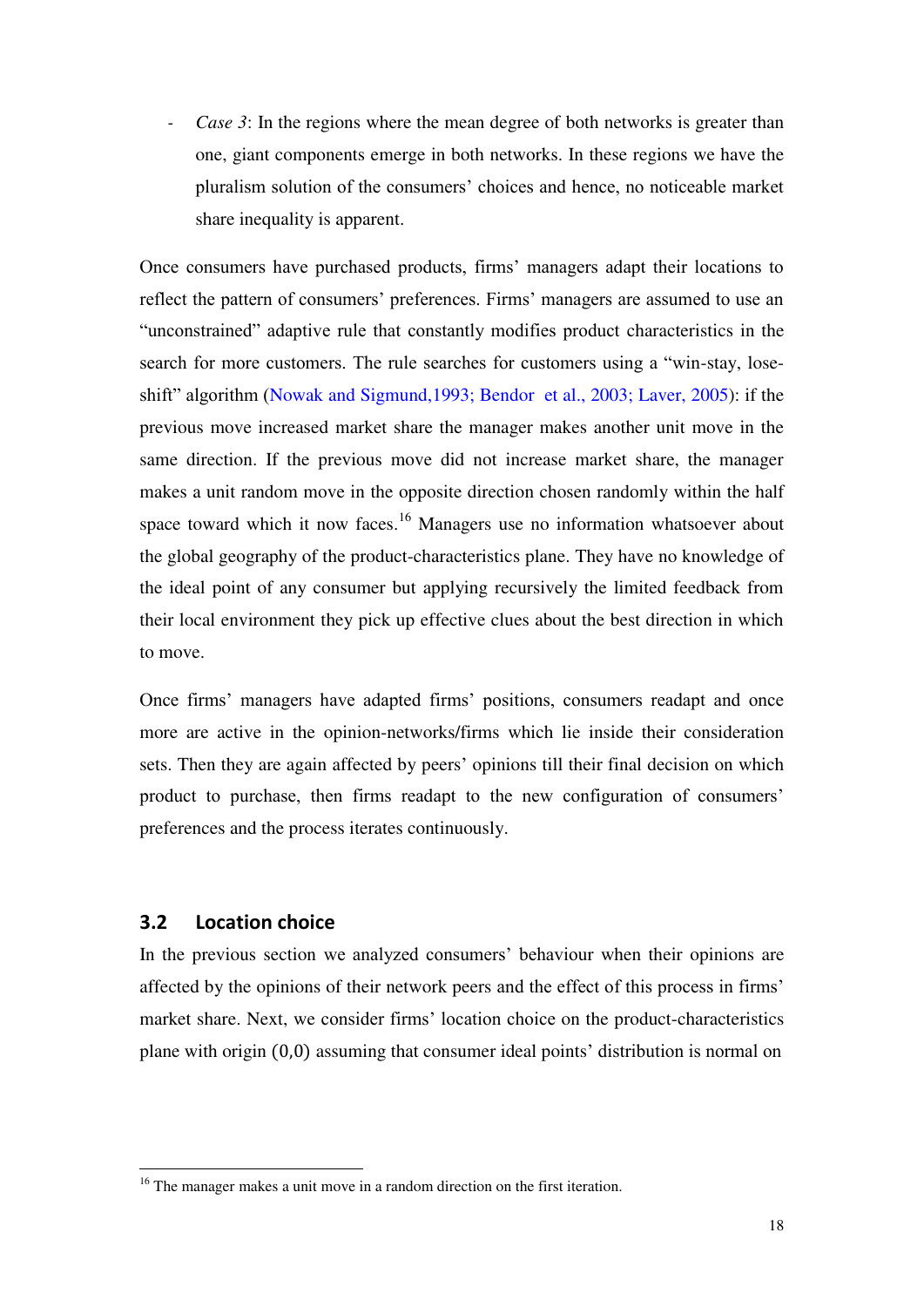**Figure 4:** The average distance  $\langle d \rangle$  of the two firms  $(A, B)$  from the origin of the **product-characteristics plane** (0,0), **as a function of the logarithms of the**  underlying opinion-networks' average degrees,  $\left\langle k \right\rangle_{\!\scriptscriptstyle A}$  and  $\left\langle k \right\rangle_{\!\scriptscriptstyle B}$  .



Notes: (Colored figure) The system consists of 500 consumers whose ideal points/tastes for productcharacteristics are distributed following the bivariate  $N(0,1)$ . The distance  $\langle d \rangle$  is calculated at the end of a 1000 step trajectory, and each point is averaged from 100 realizations. The shaded area around the curves represents the standard error in the calculation of the mean value. Consumers' consideration sets' radius is pinned down at  $\varepsilon = 0.7$ .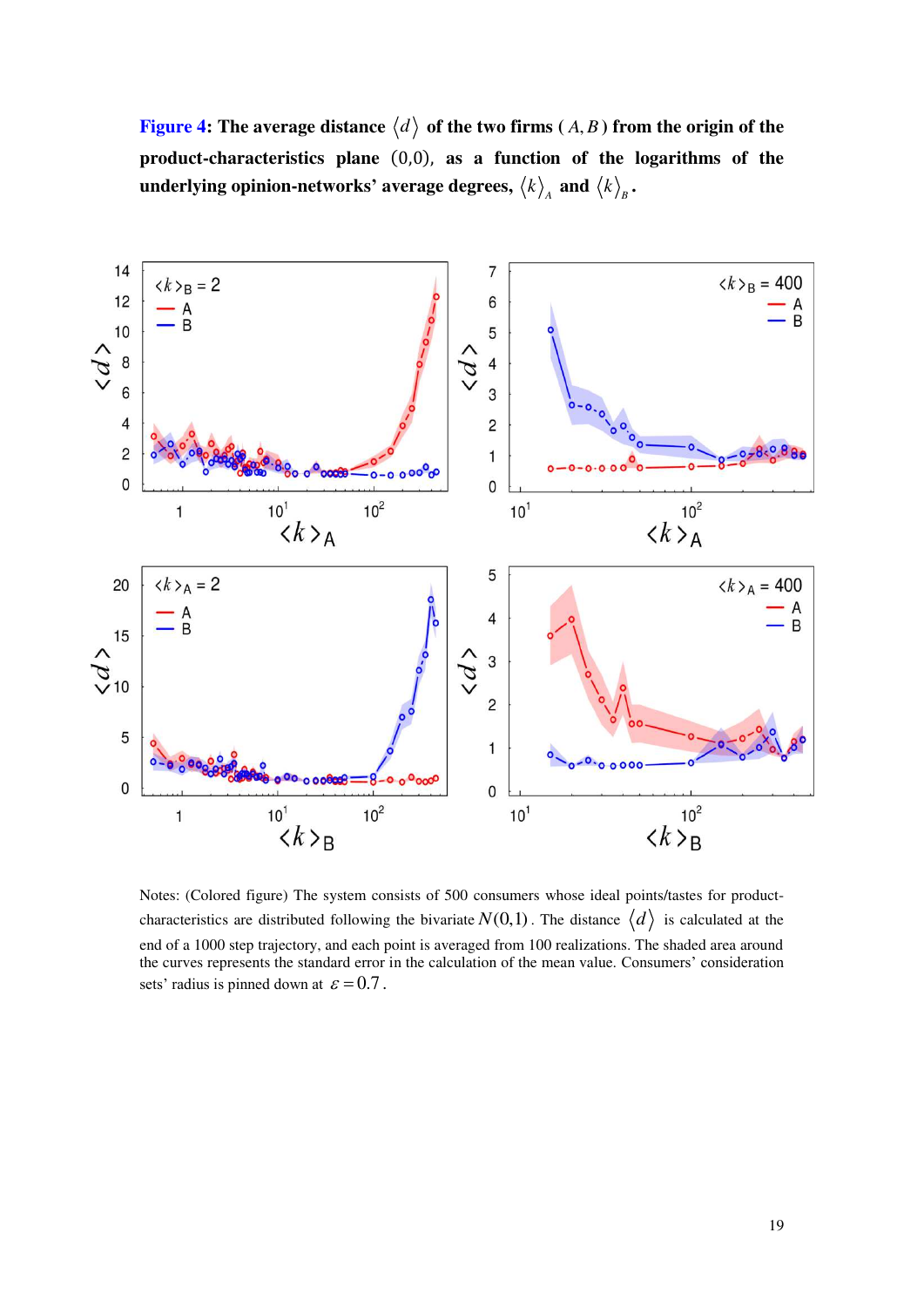both product-characteristics' dimensions.<sup>17</sup> We check whether certain product differentiation patterns emerge.

Figure 4 summarizes the results of a simulation involving 100 independent 1000 cycle runs of the system with two firms (*A* and *B*) and 500 consumers. To avoid any dependence from the initial configuration we discard output from the first 150 cycles of each run, before the 1000 cycles were recorded. Figure 4 shows the average distance  $\langle d \rangle$  of the two firms from the origin of the product-characteristics plane (0,0) calculated at the end of a 1000 step trajectory, and each point is averaged for the 100 realizations. The shaded area around the curves represents the standard error in the calculation of the mean value. For each panel we fix the average degree of the underlying opinion-network of one firm to either a very large or a very low value, and we measure  $\langle d \rangle$  as a function of the average degree of the other opinionnetwork/firm.

From the left panels we see that, despite some fluctuations, the firms are moving closer to the center of the plane when both their underlying opinion-networks have relatively small average degrees, but when the average degree of only one of the two networks increases enough ( $\langle k \rangle$  > 100), the corresponding firm moves away from the center while the other firm still moves towards the center of the plane. The right panels represent the reverse behaviour; if one firm has an underlying opinion-network with large average degree and the other one with low, we find again that the one with the high degree roams anywhere in the product-characteristics plane, on average further away from the center than its competitor. On the other hand, the firm with the small average degree network stays close to the center in order to keep its consumers. However, by keeping fixed the large average degree and allowing the small average degree to increase, we observe that the firm which corresponds to the fixed degree systematically moves toward the center of the product-characteristics plane as the average degree of the network of its competitor increases, and when the average degrees are comparable, the two firms move at similar distances from the center.

Summarizing, Figure 4 discloses the following scenarios for the different phases of the model:

 $17$  Bivariate random normal distribution with mean zero and standard deviation one radius of space.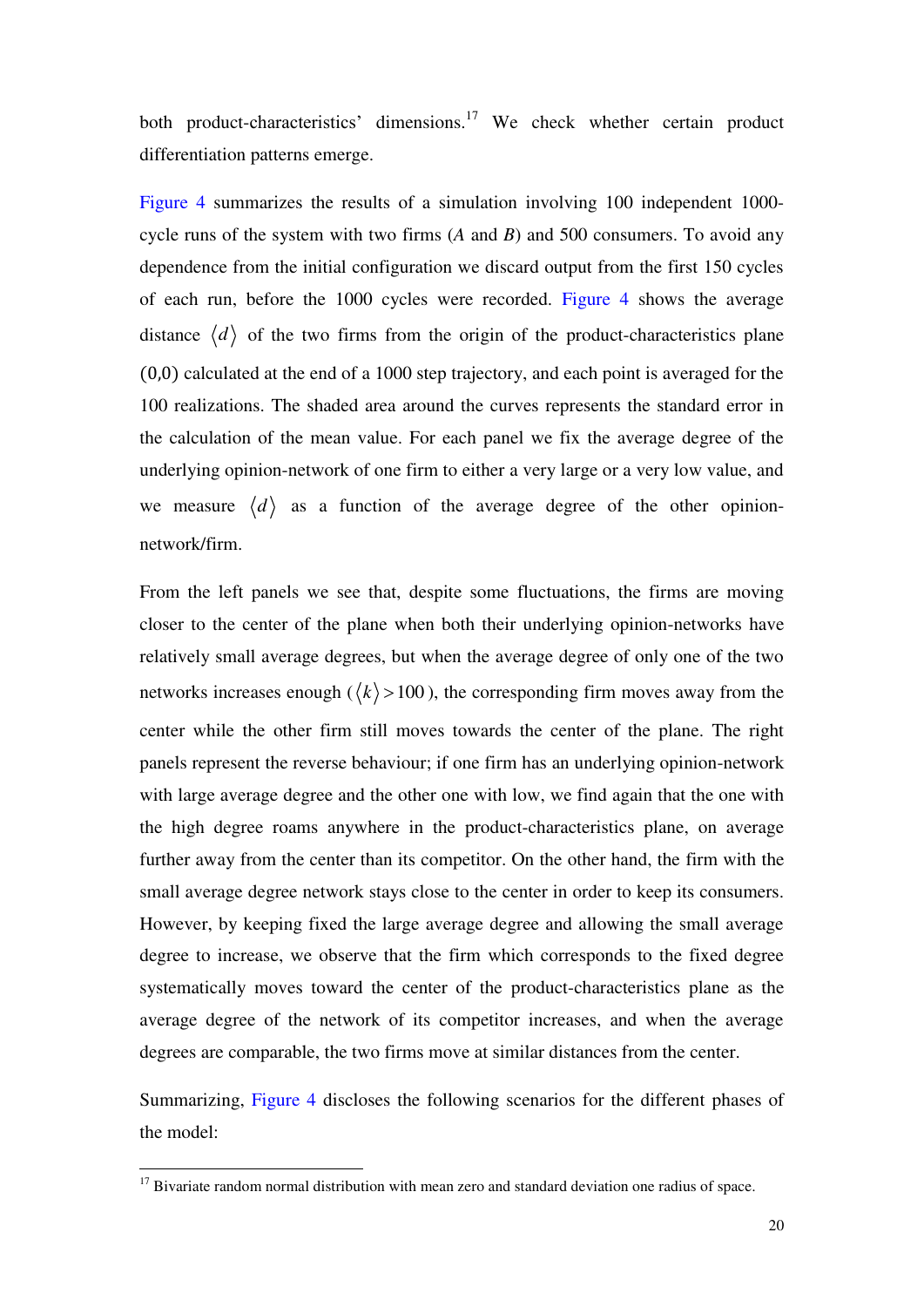- *Scenario I:*  $\langle k \rangle_A \gg \langle k \rangle_B$ . In this case, firm *B* moves toward the center of the product-characteristics plane searching for customers while the firm *A* with better connected consumers can afford to roam anywhere in the product characteristics plane.
- *Scenario II:*  $\langle k \rangle_A \approx \langle k \rangle_B$ . In this case, no firm has a significant advantage over its competitor due to the presence of the opinion-network. Therefore, very much along the lines predicted by the traditional spatial competition model, both firms *systematically move toward the center of the productcharacteristics plane*.
- *Scenario III:*  $\langle k \rangle_A \ll \langle k \rangle_B$ . In this case, it is firm *B* that can afford to roam anywhere in the product-characteristics plane when the firm *A* with the poorly connected underlying opinion-network is hunting customers moving towards the highest density of consumers.

Constructively, the different phases of the model show that for the case of strong inequality in the density of firms' underlying opinion-networks, the firm with the highly connected network is roaming anywhere in the product-characteristics plane away from its origin, despite the fact that this is the location of the highest density of consumers. The opposite is true, with the firms approaching the center more often, when their underlying networks are weak. The behaviour behind this pattern is easily understood if the system is watched in motion (see supplementary videos). Firms' locational moves have no effect in attracting consumers since the result of the maneuver is overshadowed by the effect of the network (the existence of linksconnections between the consumers). On the other hand, the absence of opinionnetworks reproduces the pattern observed in many simulations of two-party systems where the agents search for votes in the location of the highest vote densities. However, when there is no network-inequality apparent, firms go up against in attracting every single potential client, both moving toward the highest density location of consumers. In this case, the two firms go to the center of the plane (0,0) and attack each other's customer bases repelling one another from the dead center, along the lines predicted by the traditional spatial competition model.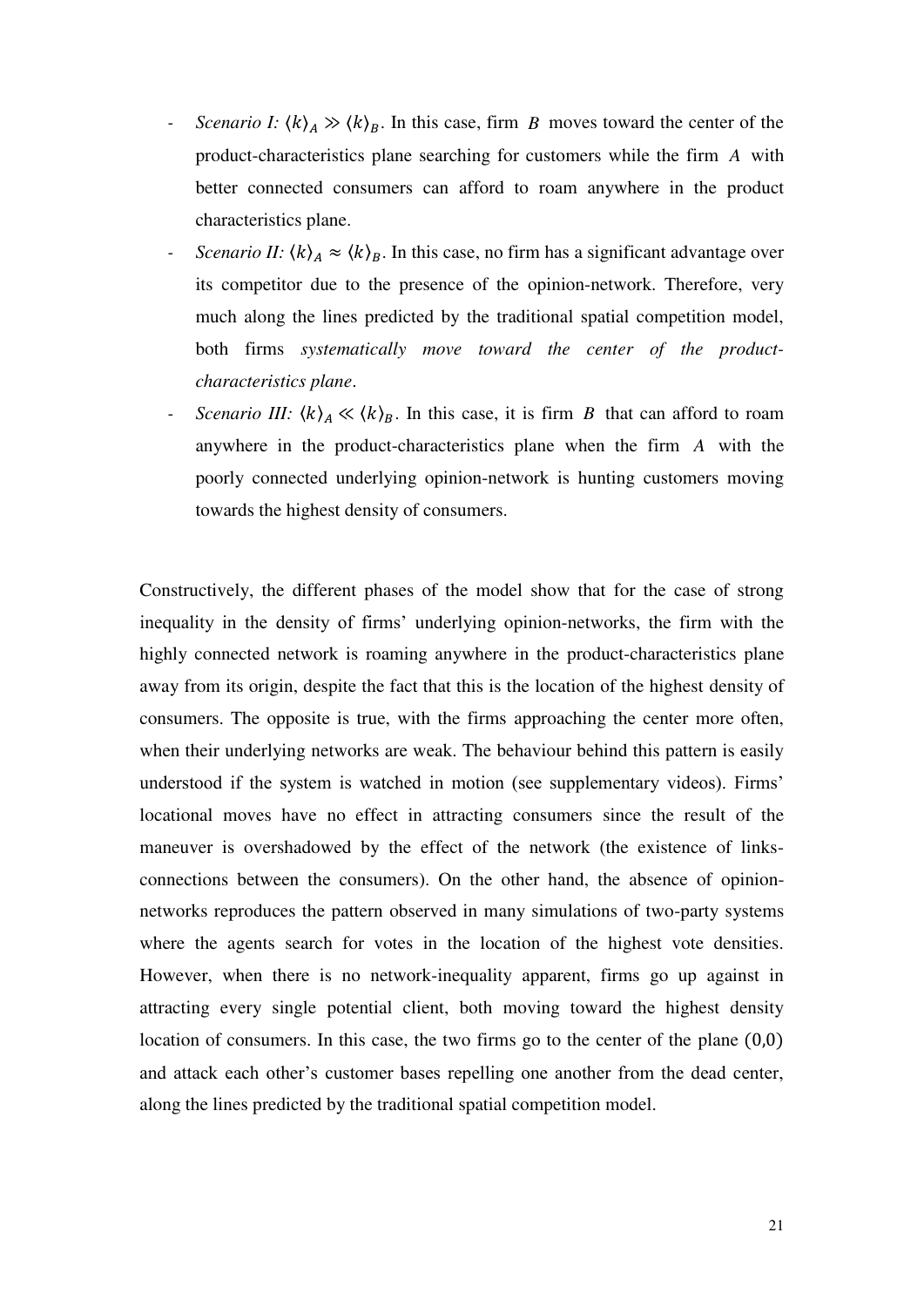**Figure 5: Trajectory of the system with two firms**  $(A, B)$  **for different pairs of** average degrees,  $\left\langle k \right\rangle_{\!\scriptscriptstyle A}$  and  $\left\langle k \right\rangle_{\!\scriptscriptstyle B}$  for the respective underlying opinion**networks.**

![](_page_22_Figure_1.jpeg)

22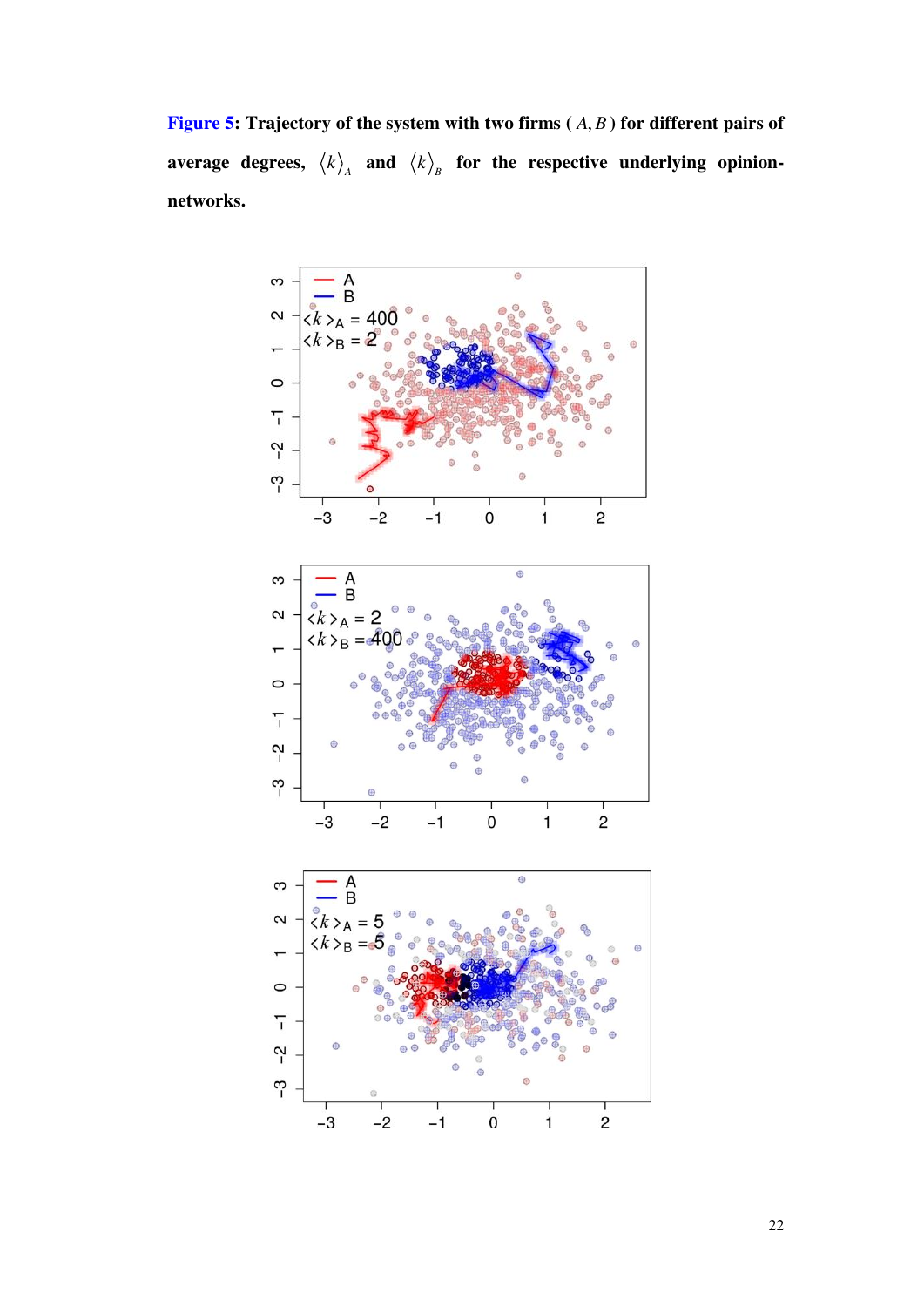For clarity, Figure 5 shows the trajectory of the simulated system with two firms (*A* and *B*), each artificially started at the edges of the product-characteristics plane, (−1, −1) and (1,1), with 500 uniformly randomly scattered consumers, for different representative for the three phases of the model- pairs of average degrees for the underlying networks:  $\langle k \rangle_{A} = 400, \langle k \rangle_{B} = 2; \langle k \rangle_{A} = 2, \langle k \rangle_{B} = 400; \langle k \rangle_{A} = \langle k \rangle_{B} = 2$ . The first panel shows firm *B*'s manager systematically moving toward the location of the highest consumer densities, while firm *A*'s manager enjoys the support of her customers' opinion-network and relentlessly zigzags anywhere in the productcharacteristics plane in a highly atypical way (see also this video [Figure5PanelA.mp4]). The opposite pattern is apparent in the middle panel (see video [Figure5PanelB]), while the bottom panel depicts the traditional spatial model, where the two firms go to the center of the plane and attack each others' customer bases head to head (see video [Figure5PanelC]).

# **4. Conclusions**

This paper contributes to the literature of product-characteristics competition at the firm-level by proposing an evolutionary economic approach that focuses on the role of consumers' social networks in the creation of new product characteristics. In the evolutionary framework, firms' competition for market share depends on the preferences/tastes of many economic agents that interact and exchange knowledge/ideas/opinions, thereby forming complex social networks which condition the evolution of the process. The influence of consumers' social networks in the development of new products is neglected in the traditional literature with 'passive' and homogeneous consumers: consumption is aggregated into economy's demand side and it is reduced to the purchase decision only, excluding social interactions. On the supply side, firms' managers incorporate new characteristics to their products that consumers can either buy or not without taking into account consumers' heterogeneous preferences and the role of their social networks.

Filling this gap, we put forth a product-characteristics competition spatial computational model based on complex systems science. Moving away from the forward-thinking strategic game theoretic models, we argue that consumers'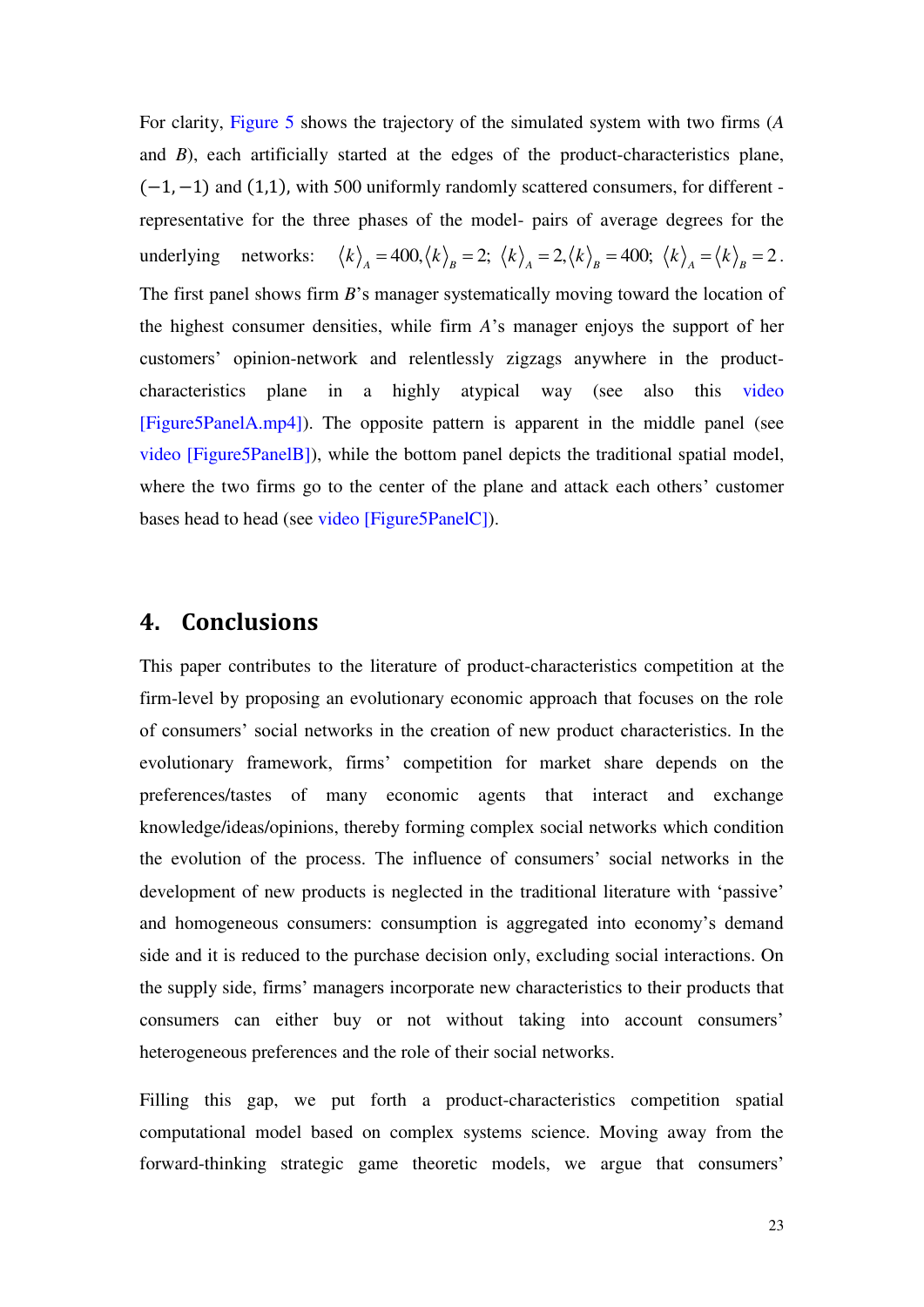boundedly rational behaviour within their opinion exchange networks can result in concentrated power nodes in the network structure of the market. We confirm Halu et al. (2013)'s finding that the key feature to get the higher share of the overall productpurchases is the connectivity of the consumers' opinion networks corresponding to different firms. Regarding firms' location, we use agent-based modeling to study multi-characteristics competition in the evolving market. We are interested in location competition among multiple firms in a multidimensional product-characteristics environment in which consumers and firms care for more than one product characteristic. We show that for the case of strong inequality in the density of firms' underlying opinion-networks, the firm with the highly connected network is roaming anywhere in the product-characteristics plane away from its origin, despite the fact that this is the location of the highest density of consumers. The opposite is true, with the firms approaching the center more often, when their underlying networks are weak or when all underlying networks are strong and no firm has a relative advantage on this.

Most of the relevant literature considers consumers' preferences as exogenous, referring to behavioral heuristics as determinants that lie outside the sphere of economics (Bowles, 1998). Valente (2012) argues that this assumption is used as a justification for aggregating towards a representative consumer and avoiding the economic analysis of heterogeneous agents with different preferences. Experimental and cognitive psychology empirical evidence shows that preferences are not exogenous but rather seem to be constructed during their elicitation (Shafir et al., 1993) and, furthermore, are influenced by the preferences of other agents (Tversky and Kahneman, 1981; Kahneman et al., 1982). This means that an interested party, like a firm competing for customers, might be able to shape consumers' decisions towards a specific option by influencing their preferences or affecting the opinions of their peers. Besides, it is well known that a very large share of companies' expenditures is devoted to marketing usually designed to press consumers to adopt a particular perspective/opinion of the product.

In this paper, we demonstrate how consumers' social networks can be considered the link between the supply side of the market (managers' decision on marketing and strategic directions) and the demand side (consumers' preferences influenced by managers' strategies). In this way, we capture the feedback loop between consumers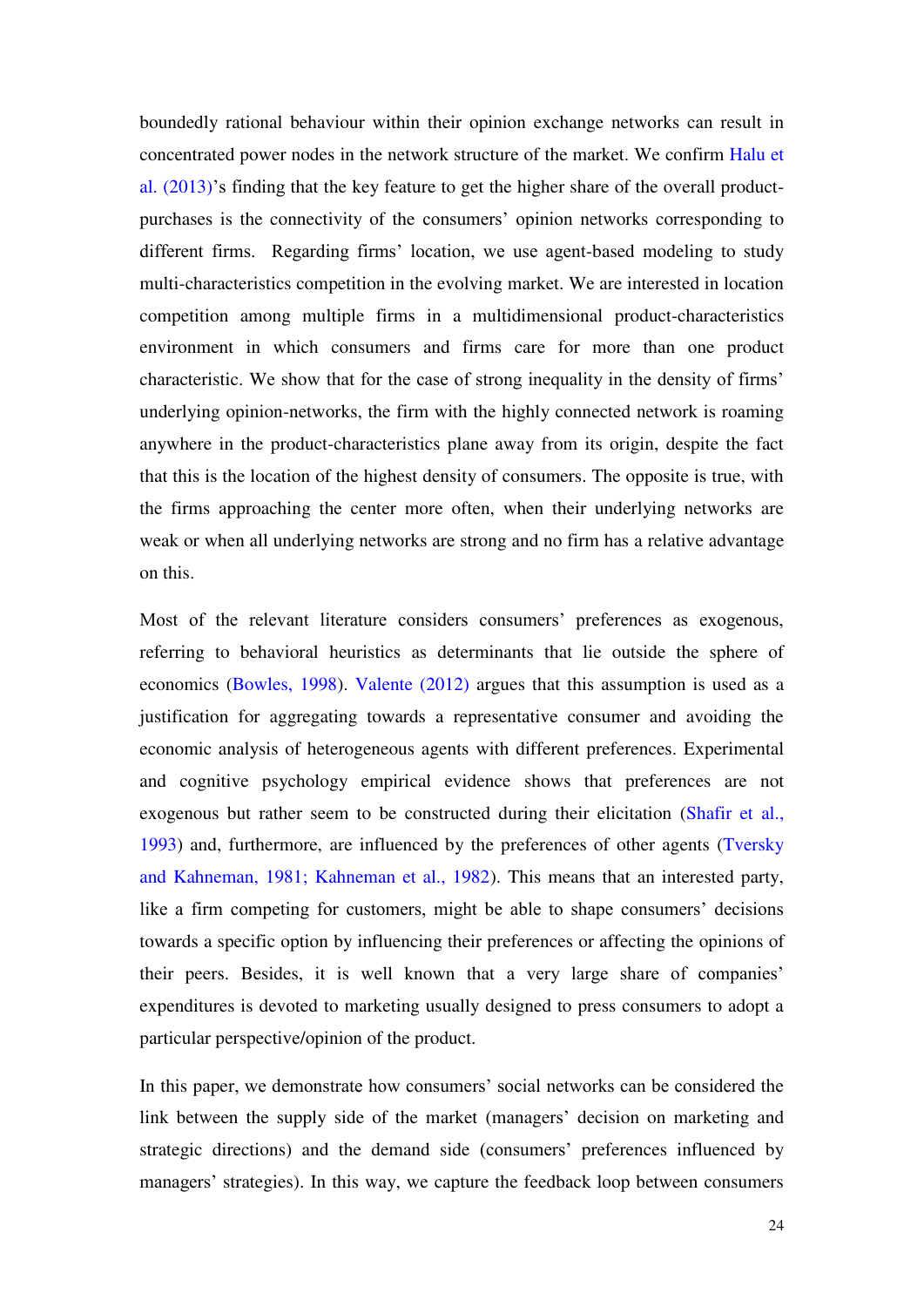and firms, namely consumers' preferences guiding firms' innovation strategies and on the other way around, firms shaping consumers' preferences by pursuing the consolidation of dense underlying social networks. The consumers' social networks are appealing to organizations not only as a low cost way of reaching an audience, but also for their increasing penetration into everyday life and decision making due to the acceleration of the social media in the web (Sadovykh et al., 2015).

Our paper is also related to the recent works by Vitell (2003), Vitell (2015), Schlaile et al. (2016), Schlaile et al. (2017), Muller (2017) on the role of consumers in responsible innovation and demand. This strand of literature illustrates that consumers' heterogeneity and bounded rationality plays an important role in the creation and diffusion of responsible innovations. The results suggest that when all consumers focus solely on negative characteristics and demand only "responsible" products and services then the complex interplay between demand and supply can create situations that are inferior to scenarios with fewer responsible consumers. Along these lines, our model could easily be expanded to include negative product characteristics allowing the identification of central actors that have the power of influencing their peers' opinions towards consuming more responsibly. Our complex networks approach may also be appropriate to address the issue of public and stakeholder engagement for stimulating responsible innovation (Jackson et al., 2005; Chilvers, 2008; Delgado et al., 2010; Owen and Goldberg, 2010; Blok et al., 2015).

Though we miss the analytical tractability of the relevant theoretical models, our simulated results demonstrate the feasibility of agent-based techniques to describe and explore firms' locational choices, as well as the capability of the proposed model to further advance the analysis in alternative ways beyond the game-theoretic framework. The proposed model should be seen only as a starting point for further research on the role of consumers in shaping markets since the real world is far more complex than our model with various aspects and factors influencing consumers' decision making**.** 

One interesting direction for future research might be the extension of our model towards considering the role of committed agents i.e. the situation in which a fraction of consumers always remains active in one of the networks, never changing its opinion (Galam and Moscovici, 1991; Galam and Jacobs, 2007; Xie et al., 2011;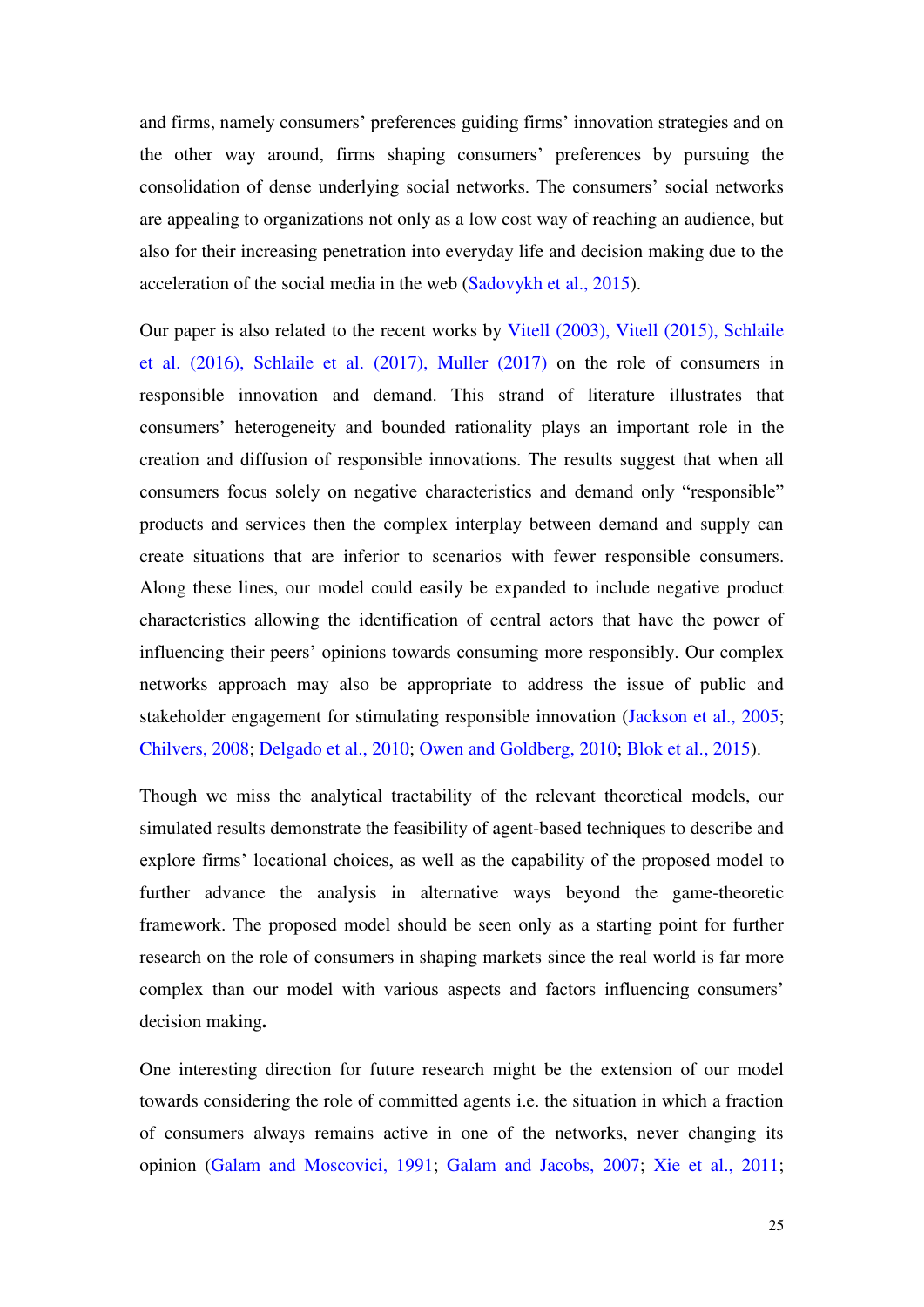Mobilia et al., 2017; Halu et al., 2013; Masuda, 2015). Likewise, it might be also interesting to see whether the assumption of some "iconoclast consumers", i.e. consumers who intentionally behave opposite to the tendencies of their peers, alters our results.

**Funding:** Antonios Garas acknowledges funding by the EU-FET project MULTIPLEX 317532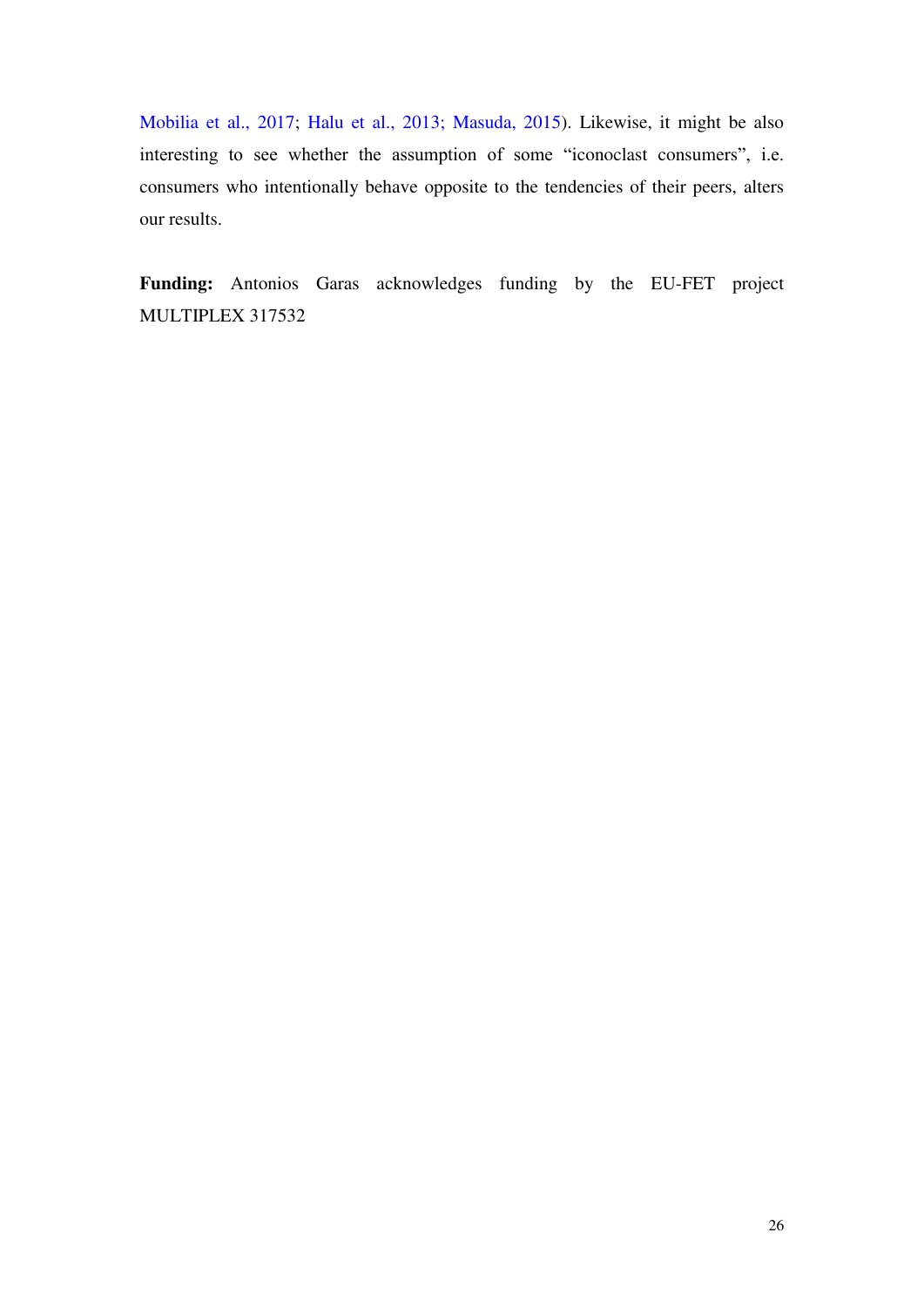# **References**

- Acemoglu, D., Akcigit, U., Bloom, N., Kerr, W.R., 2013. Innovation, reallocation and growth (No. w18993). NBER.
- Andersen, S., Ertaç, S., Gneezy, U., Hoffman, M., List, J.A., 2011. Stakes matter in ultimatum games. The American Economic Review, 101(7), 3427-3439
- Babutsidze, Z., 2015. Innovation, competition and firm size distribution on fragmented markets. Journal of Evolutionary Economics, 1-27
- Bashan, A., Bartsch, R.P., Kantelhardt, J.W., Havlin, S., Ivanov, P.C., 2012. Network physiology reveals relations between network topology and physiological function. Nature communications 3, 702
- Baxter, G., Dorogovtsev, S., Goltsev, A., Mendes, J., 2012. Avalanche collapse of interdependent networks. Physical review letters 109, 248701
- Bendor, J., Diermeier, D., Ting, M., 2003. Recovering Behavioralism: Adaptively rational strategic behavior with endogenous aspirations. Computational political economy, 213-274
- Blok, V., Hoffmans, L., Wubben, E.F.M., 2015. Stakeholder engagement for responsible innovation in the private sector: Critical issues and management practices. Journal on Chain and Network Science 15(2), 147-164.
- Boero, R., Morini, M., Sonnessa, M., Terna, P., 2015. Agent-based models of the economy: from theories to applications. Springer.
- Bonabeau, E., 2002. Agent-based modeling: Methods and techniques for simulating human systems. Proceedings of the National Academy of Sciences, 99(suppl 3), 7280-7287.
- Bowles, S., 1998. Endogenous preferences: The cultural consequences of markets and other economic institutions. Journal of economic literature, 36(1), 75-111.
- Bronnenberg, B.J., Vanhonacker, W.R., 1996. Limited choice sets, local price response and implied measures of price competition. Journal of Marketing Research, 163-173
- Brown, J.J., Wildt, A.R., 1992. Consideration set measurement. Journal of the Academy of Marketing Science 20, 235-243
- Buldyrev, S.V., Parshani, R., Paul, G., Stanley, H.E., Havlin, S., 2010. Catastrophic cascade of failures in interdependent networks. Nature 464, 1025-1028
- Centola, D., 2010. The spread of behavior in an online social network experiment. science 329, 1194-1197
- Chen, S.H., Chie, B.T., 2006. A functional modularity approach to agent-based modeling of the evolution of technology. In The Complex Networks of Economic Interactions (165-178). Springer, Berlin, Heidelberg.
- Chen, S.H., Chie, B.T., 2007. Modularity, product innovation, and consumer satisfaction: An agent-based approach. Intelligent Data Engineering and Automated Learning-IDEAL 2007, 1053-1062.
- Chilvers, J., 2008. Environmental risk, uncertainty, and participation: mapping an emergent epistemic community. Environment and Planning A, 40(12), 2990- 3008.
- Ciarli, T., Lorentz, A., Savona, M., Valente, M., 2010. The effect of consumption and production structure on growth and distribution. A micro to macro model. Metroeconomica, 61(1), 180-218.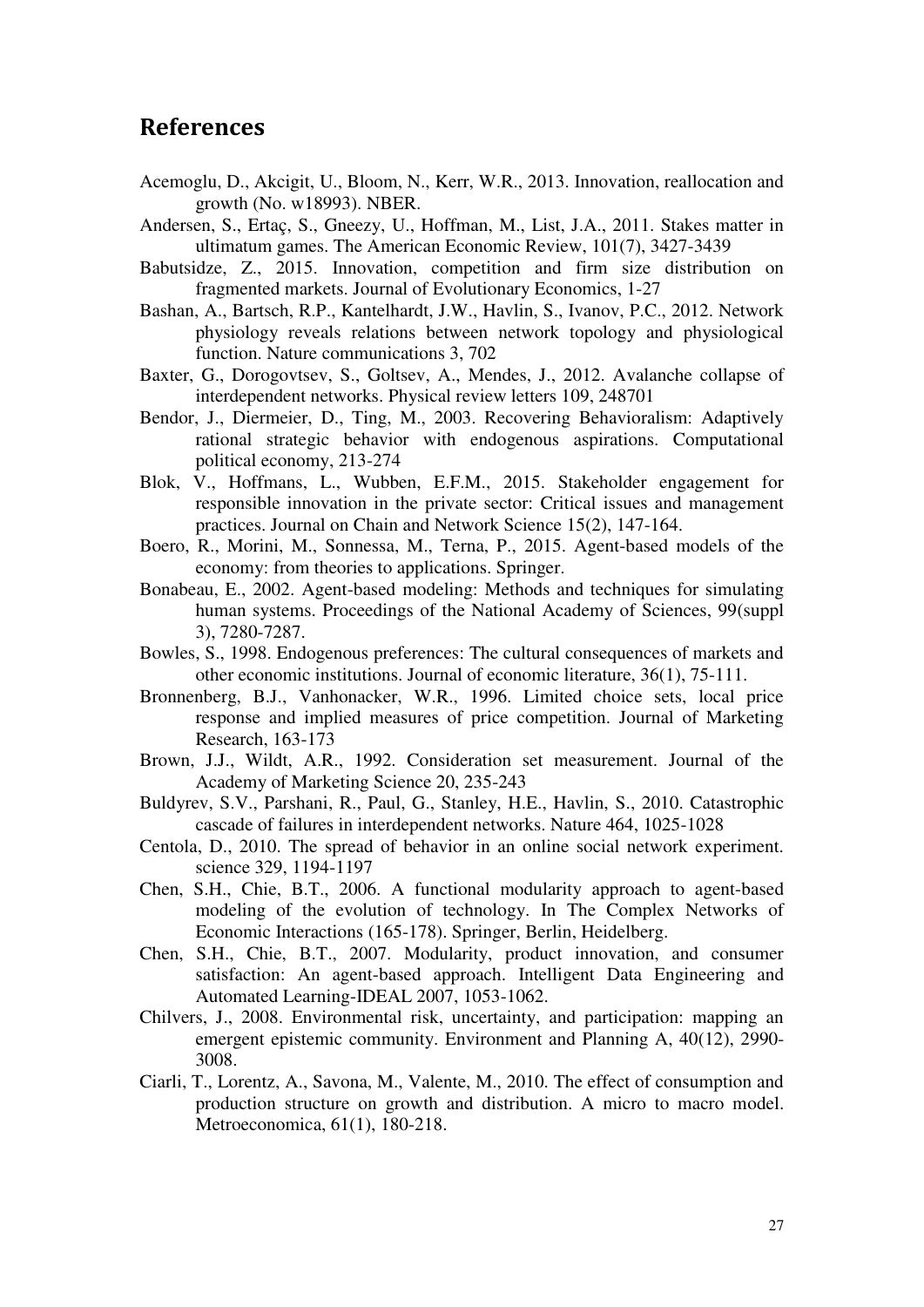- Coombs, R., Green, K., Richards, A., Walsh, V., 2001. Introduction. In *Technology and the market: Demand, users and innovation*, ed. R. Coombs, K. Green, A. Richards, and V. Walsh, 1–11. Cheltenham: Edward Elgar.
- De Domenico, M., Solé-Ribalta, A., Cozzo, E., Kivelä, M., Moreno, Y., Porter, M.A., Gómez, S., Arenas, A., 2013. Mathematical formulation of multilayer networks. Physical Review X 3, 041022
- Delgado, A., Lein Kjølberg, K., Wickson, F., 2011. Public engagement coming of age: From theory to practice in STS encounters with nanotechnology. Public understanding of science, 20(6), 826-845.
- DeSarbo, W.S., Lehmann, D.R., Carpenter, G., Sinha, I., 1996. A stochastic multidimensional unfolding approach for representing phased decision outcomes. Psychometrika 61, 485-508
- de Marchi, S., S.E. Page. 2014. Agent-Based Models. Annual Review of Political Science 17(1): 1–20.
- Dickinson, R.A., M.L. Carsky. 2005. The consumer as economic voter. In *The ethical consumer*, ed. R. Harrison, T. Newholm, and D. Shaw, 25–36. London: Sage.
- Downs, A., 1957. An economic theory of democracy.
- Dutta, B., Jackson, M.O. eds., 2013. Networks and groups: models of strategic formation. Springer Science & Business Media.
- Earl, P.E., 1983. The economic imagination: Towards a behavioral theory of choice. Brighton: Wheatsheaf.
- Earl, P.E., 1986. Lifestyle economics: consumer behaviour in a turbulent world. Wheatsheaf Books.
- Earl, P.E., Potts, J., 2004. The market for preferences. Cambridge Journal of Economics, 28(4), 619-633.
- Easley, D., Kleinberg, J., 2010. Networks, crowds, and markets: Reasoning about a highly connected world. Cambridge University Press.
- Farmer, J.D., Foley, D., 2009. The economy needs agent-based modelling. Nature 460(7256), 685–686
- Feldmann, R., Mavronicolas, M., Monien, B., 2009. Nash equilibria for Voronoi games on transitive graphs. In: Internet and Network Economics. Springer, pp. 280-291.
- Fournier, G., Scarsini, M., 2014. Hotelling games on networks: efficiency of equilibria. Available at SSRN 2423345
- Galam, S., Moscovici, S., 1991. Towards a theory of collective phenomena: Consensus and attitude changes in groups. European Journal of Social Psychology, 21(1), 49-74.
- Galam, S., Jacobs, F., 2007. The role of inflexible minorities in the breaking of democratic opinion dynamics. Physica A: Statistical Mechanics and its Applications, 381, 366-376.
- Gallouj, F., Weinstein, O.. 1997. Innovation in services. Research Policy 26(4): 537– 556.
- Garas, A. (Ed.), 2016. Interconnected networks. Springer International Publishing.
- Georges, C., 2015. Product Innovation and Macroeconomic Dynamics. Fortcoming in Complex Systems Modeling and Simulation in Economics and Finance, Springer
- Gilbert, N., 2008. Agent-based models (No. 153). Sage.
- Goffe, W.L., Ferrier, G., Rogers, J., 1992. Global optimization of statistical function. Computational Economics and Econometrics 1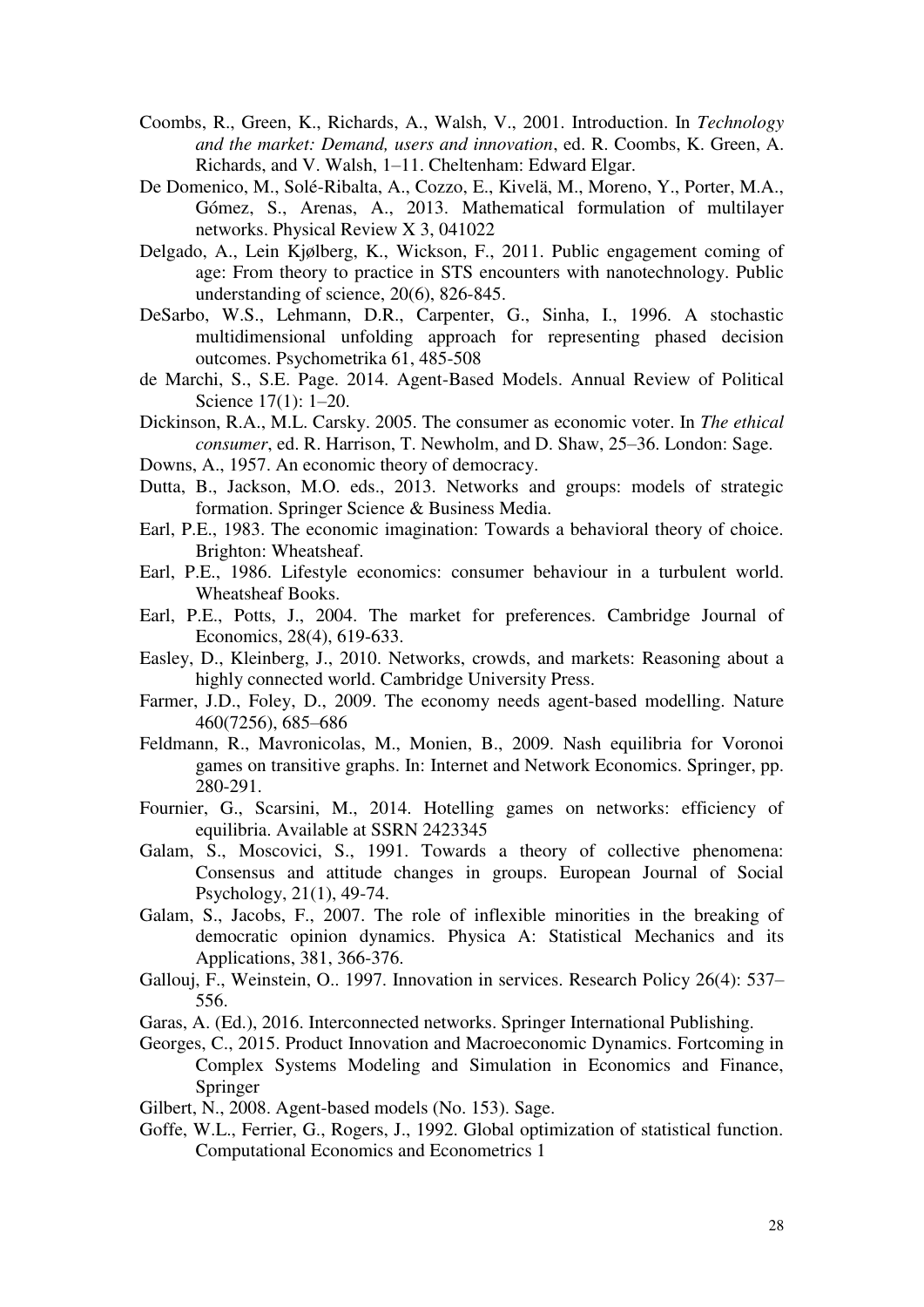- Gomez, S., Diaz-Guilera, A., Gomez-Gardeñes, J., Perez-Vicente, C.J., Moreno, Y., Arenas, A., 2013. Diffusion dynamics on multiplex networks. Physical review letters 110, 028701
- Granovetter, M., 2005. The impact of social structure on economic outcomes. The Journal of economic perspectives, 19(1), 33-50.
- Halu, A., Zhao, K., Baronchelli, A., Bianconi, G., 2013. Connect and win: The role of social networks in political elections. EPL (Europhysics Letters) 102, 16002
- Hamill, L., Gilbert, N., 2016. Agent-based modelling in economics*.* Chichester: Wiley.
- Hauser, J.R., Wernerfelt, B., 1990. An evaluation cost model of consideration sets. Journal of consumer research, 393-408
- Hoeffler, S., Ariely, D., 1999. Constructing stable preferences: A look into dimensions of experience and their impact on preference stability. Journal of Consumer Psychology 8, 113-139
- Irmen, A., Thisse, J.-F., 1998. Competition in multi-characteristics spaces: Hotelling was almost right. Journal of Economic Theory 78, 76-102
- Ironmonger, D., 1972. New Commodities and Consumer Behaviour. Cambridge University Press, Cambridge
- Jackson, M.O., 2008. Social and economic networks. Princeton University Press Princeton.
- Jackson, R., Barbagallo, F., Haste, H., 2005. Strengths of public dialogue on sciencerelated issues. Critical Review of International Social and Political Philosophy, 8(3), 349-358.
- Jedidi, K., Kohli, R., DeSarbo, W.S., 1996. Consideration sets in conjoint analysis. Journal of Marketing Research, 364-372
- Kahneman, D., Tversky, A., 1973. On the psychology of prediction. Psychological review 80, 237
- Kahneman, D., Tversky, A., 1974. Subjective probability: A judgment of representativeness. In: The Concept of Probability in Psychological Experiments. Springer, pp. 25-48.
- Kahneman, D., Tversky, A., 1984. Choices, values, and frames. American psychologist 39, 341
- Kiesling, E., Günther, M., Stummer, C., Wakolbinger, L.M., 2012. Agent-based simulation of innovation diffusion: a review. Central European Journal of Operations Research, 20(2), 183-230.
- Klette, T.J., Kortum, S., 2004. Innovating firms and aggregate innovation. Journal of political economy, 112(5), 986-1018.
- Lancaster, K. 1966. A new approach to consumer theory. The Journal of Political Economy 74(2), 132–157.
- Lancaster, K. 1971. Consumer Deamnd: A New Approach. Columbia University Press, New York.
- Lancaster, K. 1975. Socially optimal product differentiation. The American Economic Review 65(4), 567–585.
- Lancaster, K. 1979. Variety, equity, and efficiency: Product variety in an industrial society. New York: Columbia University Press.
- Laver, M., 2005. Policy and the dynamics of political competition. American Political Science Review 99, 263-281
- Laver, M., Sergenti, E., 2011. Party Competition: An Agent-Based Model: An Agent-Based Model. Princeton University Press.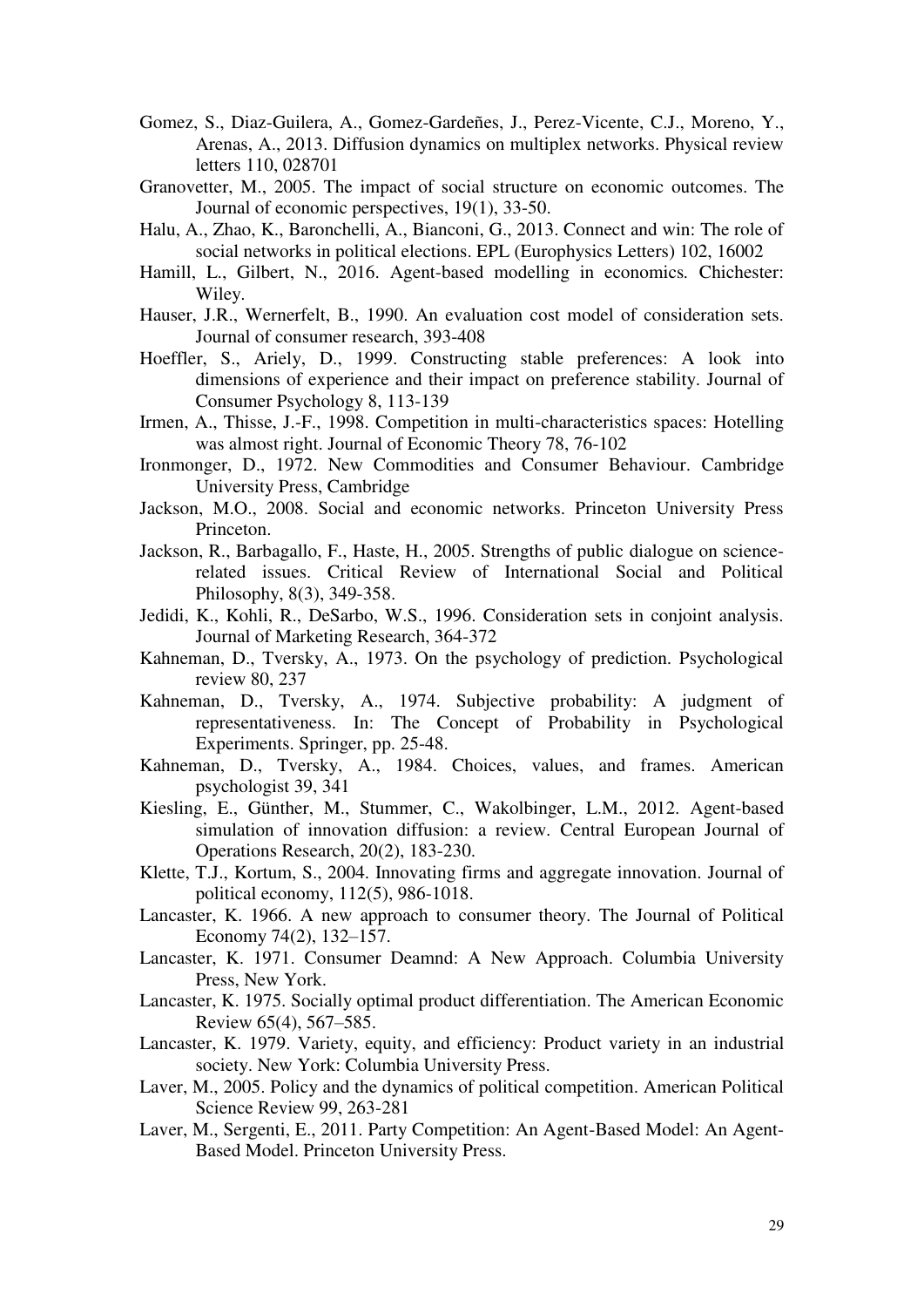- Lorentz, A., Ciarli, T., Savona, M., Valente, M., 2016. The effect of demand-driven structural transformations on growth and technological change. Journal of Evolutionary Economics, 26(1), 219-246.
- Macal, C.M., M.J. North. 2005. Tutorial on agent-based modeling and simulation. In Proceedings of the 2005 Winter Simulation Conference, ed. M.E. Kuhl, N.M. Steiger, F.B. Armstrong, and J.A. Joines, 2–15. New York: Winter Simulation Conference Board of Directors.
- Macal, C.M., M.J. North. 2006. Tutorial on agent-based modeling and simulation part 2: How to model with agents. In Proceedings of the 2006 Winter Simulation Conference*,* ed. L.F. Perrone, B.G. Lawson, J. Liu, and F.P. Wieland, 73–83. Monterey: Omnipress.
- Macal, C.M., M.J. North. 2010. Tutorial on agent-based modelling and simulation. Journal of Simulation 4, 151–162.
- Macal, C.M., M.J. North. 2014. Introductory tutorial: Agent-based modeling and simulation. In Proceedings of the 2014 Winter Simulation Conference, ed. A. Tolk, S.Y. Diallo, I.O. Ryzhov, L. Yilmaz, and S.M. Buckley, 6–20. Savannah: Omnipress.
- Malerba, F., Nelson, R., Orsenigo, L., Winter, S., 2007. Demand, innovation, and the dynamics of market structure: The role of experimental users and diverse preferences. Journal of Evolutionary Economics, 17(4), 371-399.
- Marengo, L., Valente, M., 2010. Industry dynamics in complex product spaces: An evolutionary model. Structural Change and Economic Dynamics, 21(1), 5-16.
- Markey-Towler, B., Foster, J., 2013. Understanding the causes of income inequality in complex economic systems (No. 478). University of Queensland, School of Economics.
- Markey-Towler, B., 2016. Law of the jungle: firm survival and price dynamics in evolutionary markets. Journal of Evolutionary Economics 26(3), 655-696.
- Masuda, N., 2015. Opinion control in complex networks. New Journal of Physics, 17(3), 033031.
- Mavronicolas, M., Monien, B., Papadopoulou, V.G., Schoppmann, F., 2008. Voronoi games on cycle graphs. In: Mathematical Foundations of Computer Science 2008. Springer, pp. 503-514.
- Mehta, N., Rajiv, S., Srinivasan, K., 2003. Price uncertainty and consumer search: A structural model of consideration set formation. Marketing science 22, 58-84
- Mobilia, M., Petersen, A., Redner, S., 2007. On the role of zealotry in the voter model. Journal of Statistical Mechanics: Theory and Experiment, 08, P08029.
- Montgomery, H., Svenson, O., 1976. On decision rules and information processing strategies for choices among multiattribute alternatives. Scandinavian Journal of Psychology 17, 283-291
- Moraes, C., Shaw, D., Carrigan, M., 2011. Purchase power: An examination of consumption as voting. Journal of Marketing Management 27(9/10): 1059– 1079.
- Muller, M., 2017. An Agent-Based Model of Heterogeneous Demand. Springer.
- Mueller, M., Schrempf, B., Pyka, A., 2015. Simulating demand-side effects on innovation. International Journal of Computational Economics and Econometrics, 5(3), 220-236.
- Mueller, M., Pyka, A., 2017. Economic behaviour and agent-based modelling. In Routledge handbook of behavioral economics, ed. R. Frantz, S.-H. Chen, K. Dopfer, F. Heukelom, and S. Mousavi, 405–415. Abingdon: Routledge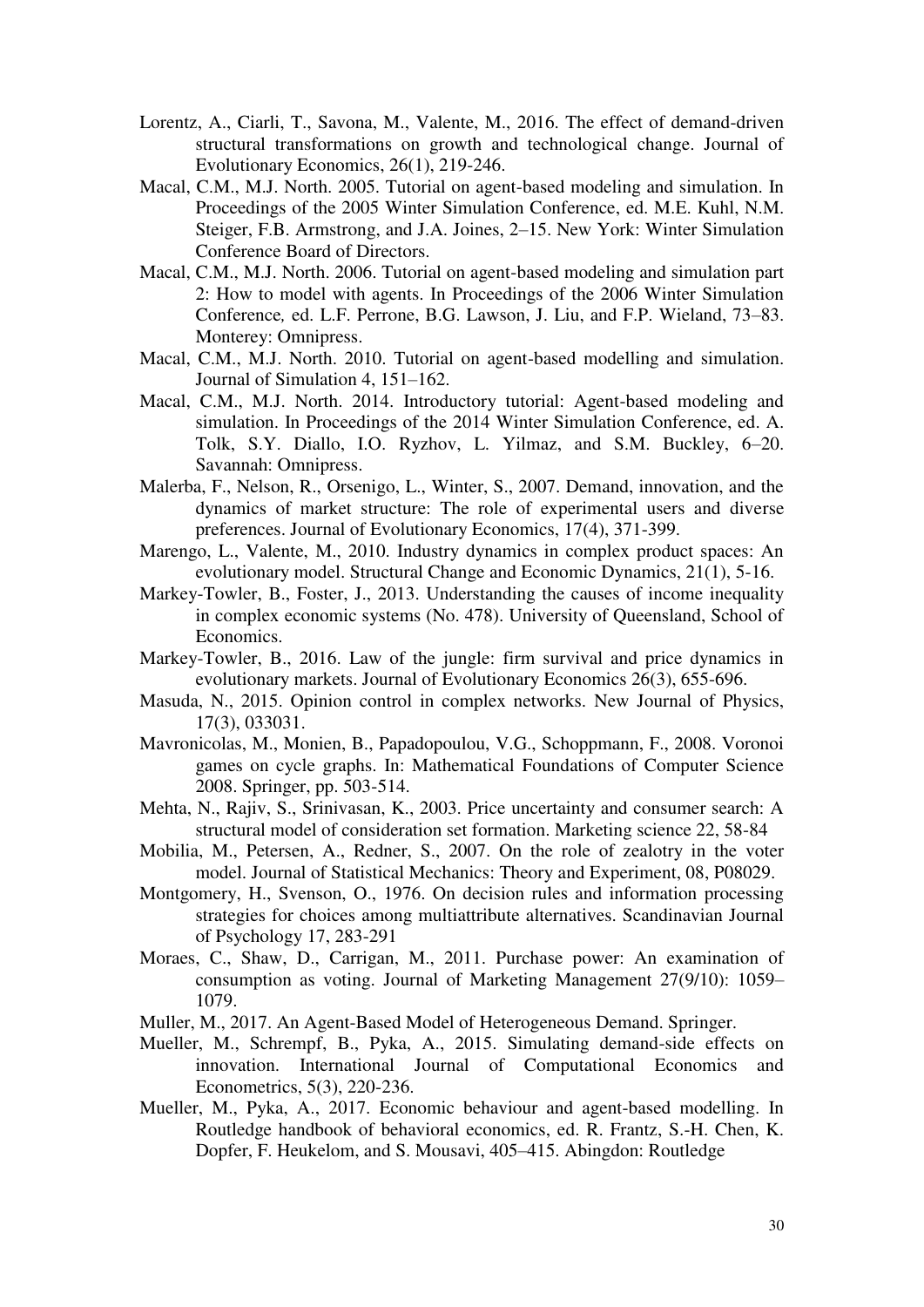- Namatame, A., Chen, S.-H. 2016. Agent-based modeling and network dynamics*.*  Oxford: Oxford University Press.
- Nelson, R.R., Consoli, D., 2010. An evolutionary theory of household consumption behavior. Journal of Evolutionary Economics 20(5), 665-687.

Newman, M., 2010. Networks: an introduction. Oxford University Press.

- Nowak, M., Sigmund, K., 1993. A strategy of win-stay, lose-shift that outperforms titfor-tat in the Prisoner's Dilemma game. Nature 364, 56-58
- Nuñez, M., Scarsini, M., 2014. Competing Over a Finite Number of Locations. Available at SSRN 2529979
- Owen, R., Goldberg, N., 2010. Responsible innovation: a pilot study with the UK Engineering and Physical Sciences Research Council. Risk Analysis, 30(11), 1699-1707.
- Page, S.E. 2011. Diversity and complexity. Princeton: Princeton University Press.
- Page, S.E., Tassier, T., 2007. Why chains beget chains: An ecological model of firm entry and exit and the evolution of market similarity. Journal of Economic Dynamics and Control 31, 3427-3458
- Parshani, R., Buldyrev, S.V., Havlin, S., 2011. Critical effect of dependency groups on the function of networks. Proceedings of the National Academy of Sciences 108, 1007-1010
- Paulssen, M., Bagozzi, R.P., 2005. A self‐regulatory model of consideration set formation. Psychology & Marketing 22, 785-812
- Payne, J.W., 1976. Task complexity and contingent processing in decision making: An information search and protocol analysis. Organizational behavior and human performance 16, 366-387
- Potts, J., 2000. The new evolutionary microeconomics: complexity, competence and adaptive behaviour. Edward Elgar Cheltenham.
- Pyka, A., Grebel, T., 2006. Agent-based modelling a methodology for the analysis of qualitative development processes. In Agent-Based Computational Modelling (pp. 17-35). Physica-Verlag HD.
- Pyka, A., Fagiolo, G., 2007. 29 Agent-based modelling: a methodology for neo-Schumpeterian economics'. Elgar companion to neo-schumpeterian economics, 467.
- Radicchi, F., 2014. Driving interconnected networks to supercriticality. Physical Review X 4, 021014
- Radicchi, F., Arenas, A., 2013. Abrupt transition in the structural formation of interconnected networks. Nature Physics 9, 717-720
- Ratchford, B.T., 1975. The new economic theory of consumer behavior: An interpretive essay. Journal of Consumer Research, 2(2), 65-75.
- Rauch, J.E., Casella, A. eds., 2001. Networks and markets. Russell Sage Foundation.
- Roberts, J.H., Lattin, J.M., 1991. Development and testing of a model of consideration set composition. Journal of Marketing Research, 429-440
- Sadovykh, V., Sundaram, D., Piramuthu, S., 2015. Do online social networks support decision-making?, Decision Support Systems 70, 15-30
- Saviotti, P.P., 1996. Technological evolution, variety, and the economy*.* Cheltenham: Edward Elgar.
- Saviotti, P.P., 2001. Variety, growth and demand. Journal of Evolutionary Economics 11(1),119–142
- Saviotti, P.P., and J.S. Metcalfe. 1984. A theoretical approach to the construction of technological output indicators. Research Policy 13(3), 141–151.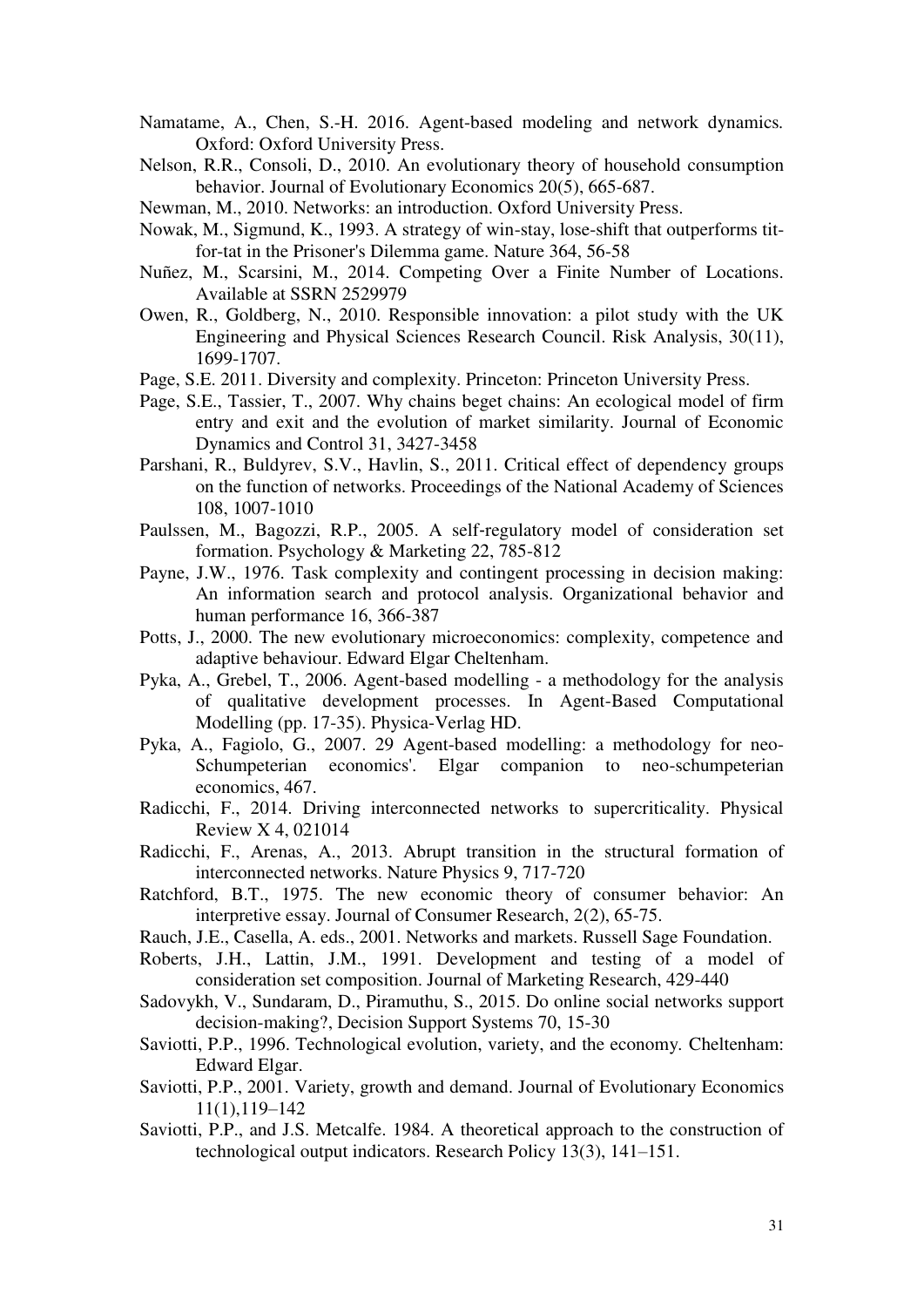- Schlaile, M.P., Klein, K., Böck, W., 2016. From bounded morality to consumer social responsibility: A transdisciplinary approach to socially responsible consumption and its obstacles. Journal of Business Ethics. doi[:10.1007/s10551-016-3096-8](http://dx.doi.org/10.1007/s10551-016-3096-8)
- Schlaile, M.P., Mueller, M., Schramm, M., Pyka, A., 2017. Evolutionary Economics, Responsible Innovation and Demand: Making a Case for the Role of Consumers. Philosophy of Management, 1-33.
- Schweitzer, F., Fagiolo, G., Sornette, D., Vega-Redondo, F., White, D.R., 2009. Economic Networks: What do we know and what do we need to know? Advances in Complex Systems 12, 407-422
- Selten, R., 1998. Aspiration adaptation theory. Journal of mathematical psychology, 42(2-3), 191-214.
- Shafir, E., Simonson, I., Tversky, A., 1993. Reason-based choice. Cognition, 49(1), 11-36.
- Shaw, D., Newholm, T., Dickinson, R., 2006. Consumption as voting: An exploration of consumer empowerment. European Journal of Marketing 40(9/10): 1049- 1067.
- Shocker, A.D., Ben-Akiva, M., Boccara, B., Nedungadi, P., 1991. Consideration set influences on consumer decision-making and choice: Issues, models, and suggestions. Marketing letters 2, 181-197
- Simon, H.A., 1955. A behavioral model of rational choice. The quarterly journal of economics, 99-118
- Simon, H.A., 1956. Rational choice and the structure of the environment. Psychological review 63, 129
- Simon, H.A., 1957. Models of man: social and rational; mathematical essays on rational human behavior in society setting. Wiley.
- Simon, H.A., 1959. Theories of decision-making in economics and behavioral science. The American economic review, 253-283
- Tubaro, P. 2011. Computational economics. In The Elgar companion to recent economic methodology*,* ed. J.B. Davis and D.W. Hands, 209–227. Cheltenham: Edward Elgar.
- Tversky, A., Kahneman, D., 1973. Availability: A heuristic for judging frequency and probability. Cognitive psychology 5, 207-232
- Tversky, A., Kahneman, D., 1974. Judgment under uncertainty: Heuristics and biases. science 185, 1124-1131
- Valente, M., 2012. Evolutionary demand: a model for boundedly rational consumers. Journal of Evolutionary Economics 22(5), 1029-1080.
- Vermeulen, B., Pyka, A., 2016. Agent-based modeling for decision making in economics. Economics: The Open-Access, Open-Assessment E-Journal 10, 1- 33
- Vespignani, A., 2010. Complex networks: The fragility of interdependency. Nature 464, 984-985
- Vitell, S.J. 2003. Consumer ethics research: Review, synthesis and suggestions for the future. Journal of Business Ethics 43(1-2): 33–47.
- Vitell, S.J., 2015. A case for consumer social responsibility (CnSR): Including a selected review of consumer ethics/social responsibility research. Journal of Business Ethics 130(4), 767–774.
- West, P.M., Brown, C.L., Hoch, S.J., 1996. Consumption vocabulary and preference formation. Journal of consumer research, 120-135